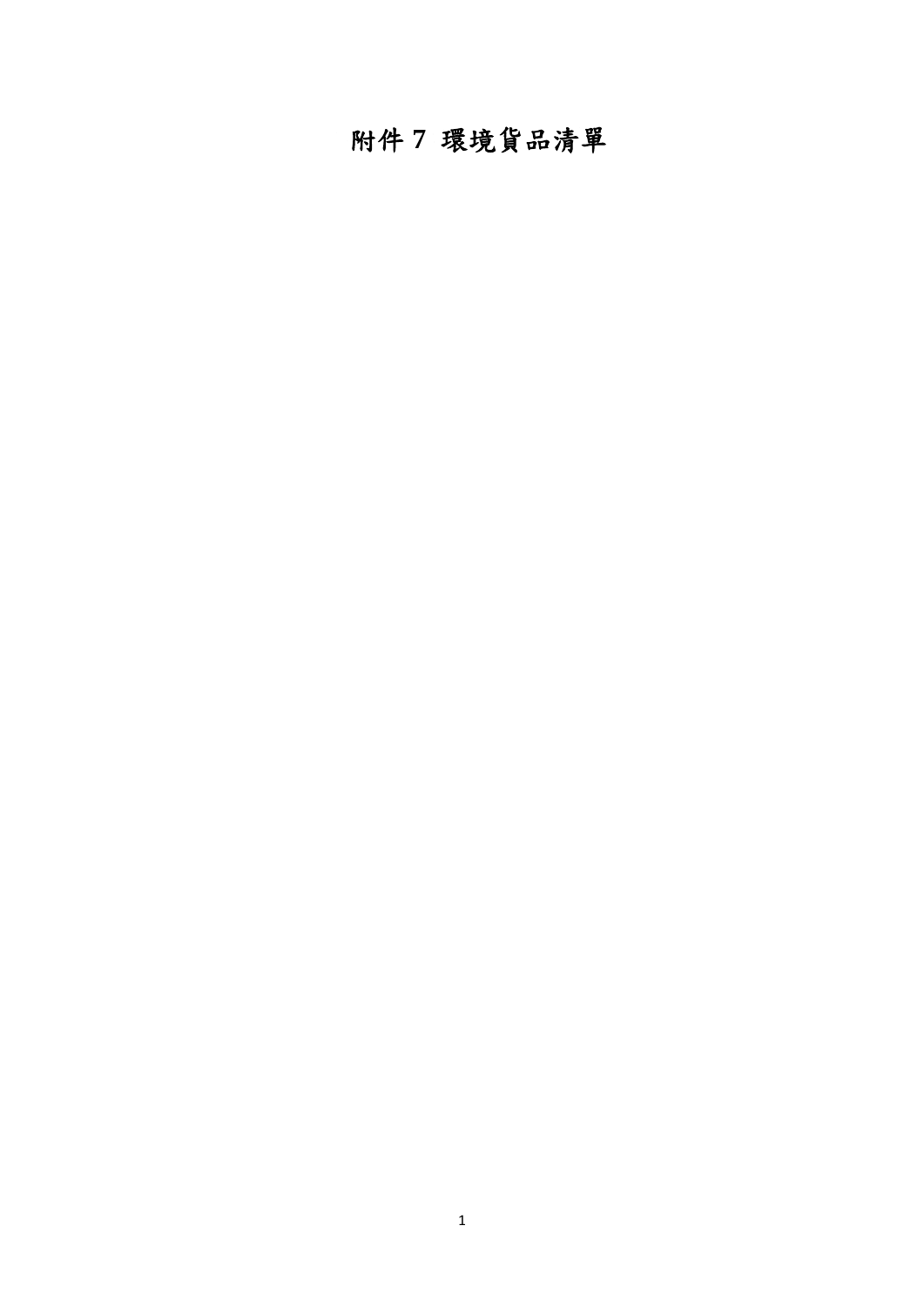|                         | <b>Annex 7: Environmental Goods List</b> |                                                                                                                              |                                                                                 |                                              |
|-------------------------|------------------------------------------|------------------------------------------------------------------------------------------------------------------------------|---------------------------------------------------------------------------------|----------------------------------------------|
|                         | (2012)                                   | HS Code   HS 6-digit description                                                                                             | <b>EX-OUT / ADDITIONAL Product Environmental justification</b><br>Specification |                                              |
| 1                       | 4011.50                                  | New pneumatic tyres, of rubber of a kind used on<br>bicycles.                                                                |                                                                                 | 自行車及其零配件在減少汽車廢氣<br>排放、空氣污染及溫室效應等發揮正<br> 面效果。 |
| $\overline{\mathbf{2}}$ | 4013.20                                  | Inner tubes, of rubber of a kind used on bicycles.                                                                           |                                                                                 | 自行車及其零配件在減少汽車廢氣<br>排放、空氣污染及溫室效應等發揮正<br>面效果。  |
| 3                       | 5608.11                                  | Knotted netting of twine, cordage or rope; made up<br>fishing nets, of man-made textile materials.                           | 含有海龜脫逃器之特製漁網。                                                                   | 海龜脫逃器之使用減少 90-100%的<br>海龜死亡率。                |
| 4                       | 5608.90                                  | Knotted netting of twine, cordage or rope; other<br>made up nets, of other textile materials.                                | 含有海龜脫逃器之特製漁網。                                                                   | 海龜脫逃器之使用減少 90-100%的<br>海龜死亡率。                |
| 5                       | 7305.90                                  | Other tubes and pipes (for example, welded, riveted<br> or similarly closed), having circular cross-sections, the  管排水溝與出入孔。 |                                                                                 | 廢水及飲用水使用之鐵管或鋼 這些項目有助於安全飲用水之輸送<br>及清潔衛生。      |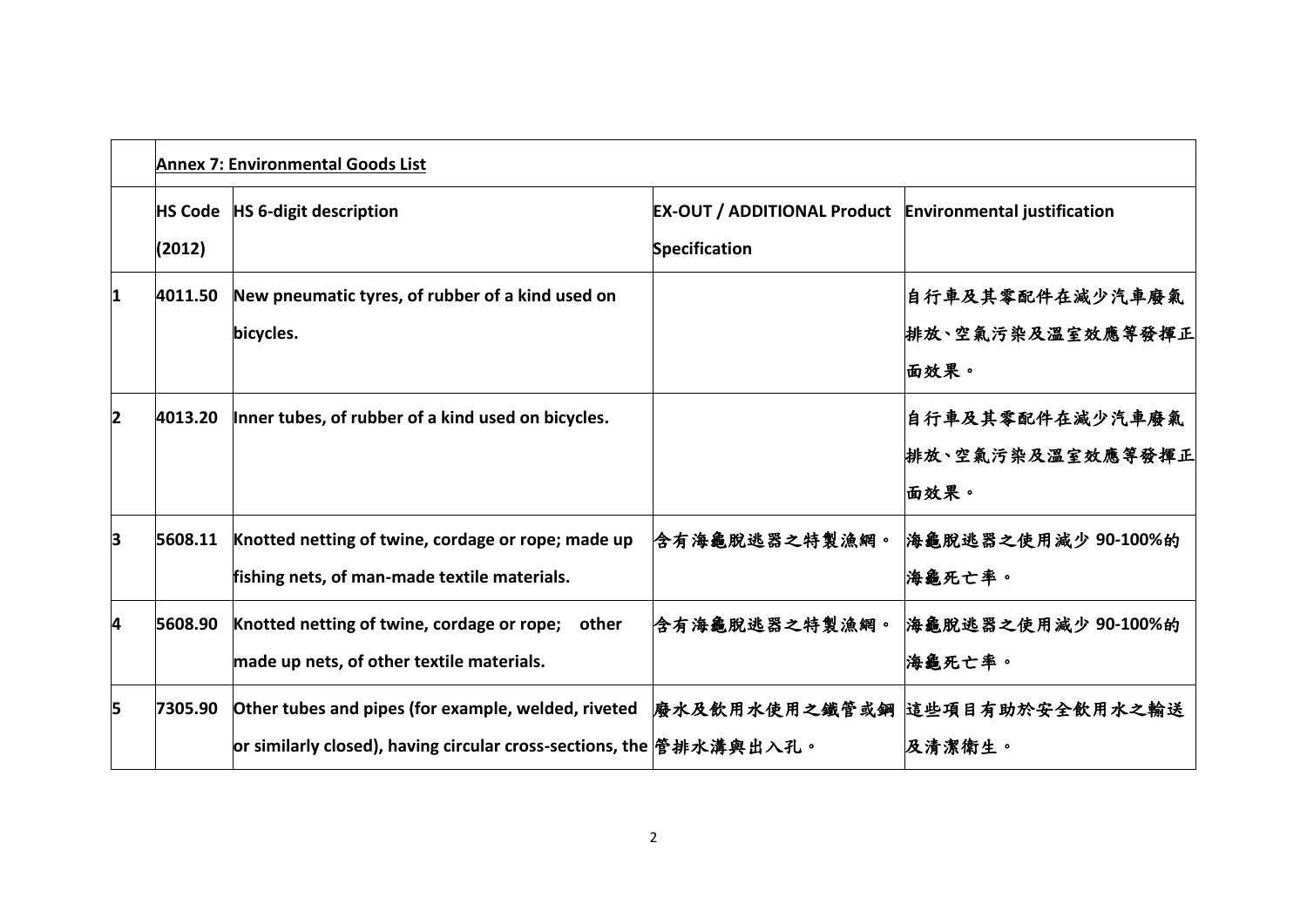|   |         | external diameter of which exceeds 406.4 mm, of iron<br>or steel: Other.                                                                                                                                          |                   |                                                 |
|---|---------|-------------------------------------------------------------------------------------------------------------------------------------------------------------------------------------------------------------------|-------------------|-------------------------------------------------|
| 6 | 7306.11 | Other tubes, pipes and hollow profiles (for example,<br>open seam or welded, riveted or similarly closed), of<br>iron or steel: line pipe of a kind used for oil or gas<br>pipelines: Welded, of stainless steel. | 出入孔及輸送裝置。         | 鐵管或鋼管、天然氣、廢棄物 這些項目有助於安全使用之輸送,並<br>避免對環境造成不利衝擊。  |
|   | 7306.19 | Other tubes, pipes and hollow profiles (for example,<br>open seam or welded, riveted or similarly closed), of<br>iron or steel: line pipe of a kind used for oil or gas<br>pipelines: Other.                      | <b> 出入孔及輸送裝置。</b> | 鐵管或鋼管、天然氣、廢棄物 這些項目有助於安全使用之輸送,並<br>避免對環境造成不利衝擊。  |
| 8 | 7306.29 | Other tubes, pipes and hollow profiles (for example,<br>open seam or welded, riveted or similarly closed), of<br>iron or steel: Casing and tubing of a kind used in<br>drilling for oil or gas: Other.            | 出入孔及輸送裝置。         | 鐵管或鋼管、天然氣、廢棄物 這些項目有助於安全使用之輸送,並<br> 避免對環境造成不利衝擊。 |
| 9 | 7306.30 | Other tubes, pipes and hollow profiles (for example,<br>open seam or welded, riveted or similarly closed), of                                                                                                     |                   | 廢水及飲用水使用之鐵管或鋼  這些項目有助於安全飲用水之輸送                  |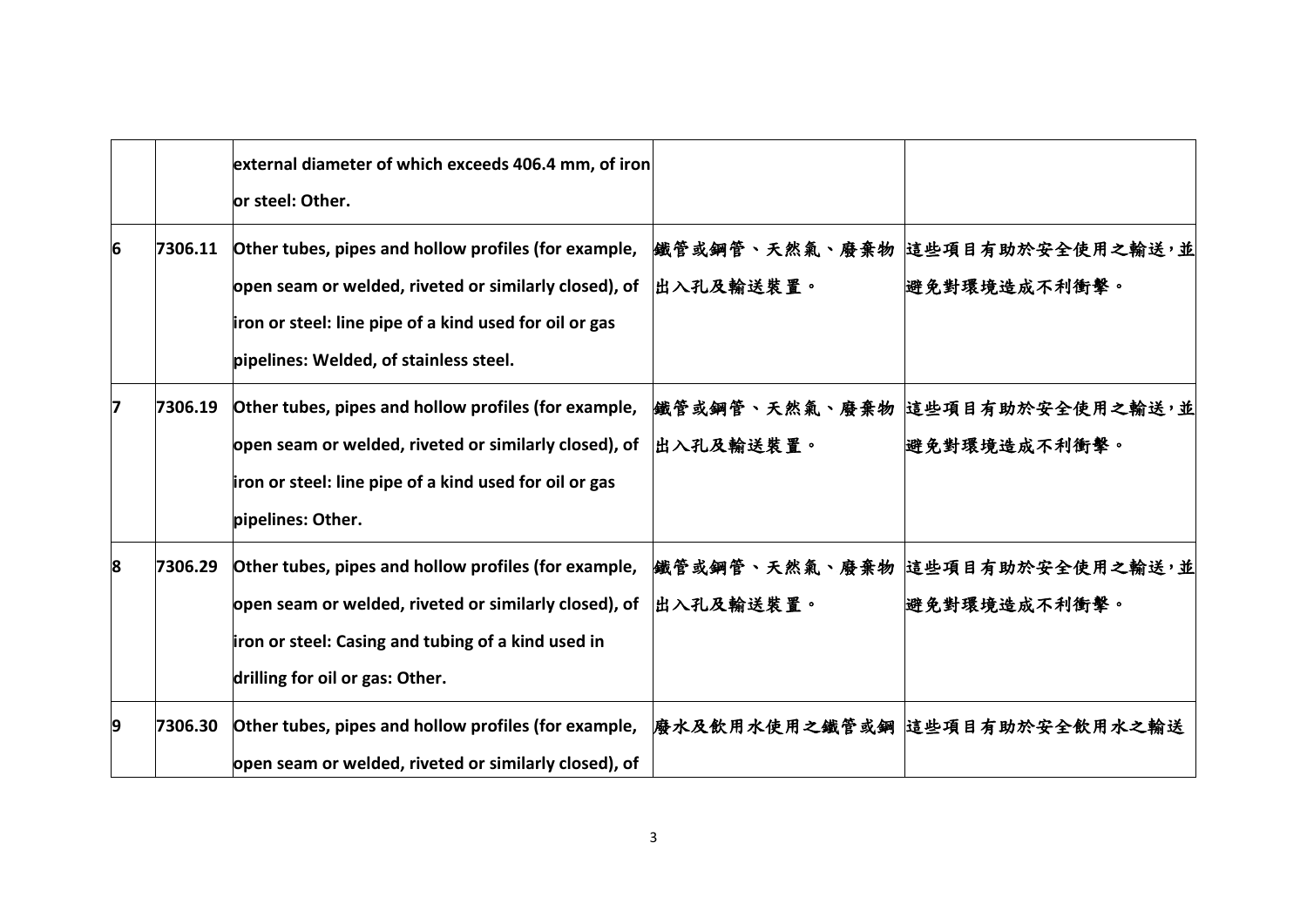|    |         | iron or steel: Other, welded, of circular cross-section,                  管排水溝與出入孔。<br>of iron or non-alloy steel.                                                                                 |                            | 及清潔衛生。                                   |
|----|---------|----------------------------------------------------------------------------------------------------------------------------------------------------------------------------------------------------|----------------------------|------------------------------------------|
| 10 | 7306.40 | Other tubes, pipes and hollow profiles (for example,<br>open seam or welded, riveted or similarly closed), of<br>iron or steel: Other, welded, of circular cross-section,<br>of stainless steel.   | 廢水及飲用水使用之鐵管或鋼<br>管排水溝與出入孔。 | 這些項目有助於安全飲用水之輸送<br>及清潔衛生。                |
| 11 | 7306.50 | Other tubes, pipes and hollow profiles (for example,<br>open seam or welded, riveted or similarly closed), of<br>iron or steel: Other, welded, of circular cross-section,<br>of other alloy steel. | 管排水溝與出入孔。                  | 廢水及飲用水使用之鐵管或鋼  這些項目有助於安全飲用水之輸送<br>及清潔衛生。 |
| 12 | 7306.69 | Other tubes, pipes and hollow profiles (for example,<br>open seam or welded, riveted or similarly closed), of<br>iron or steel: Other, welded, of non-circular<br>cross-section.                   | 管排水溝與出入孔。                  | 廢水及飲用水使用之鐵管或鋼 這些項目有助於安全飲用水之輸送<br>及清潔衛生。  |
| 13 | 7306.90 | Other tubes, pipes and hollow profiles (for example,<br>open seam or welded, riveted or similarly closed), of                                                                                      |                            | 廢水及飲用水使用之鐵管或鋼  這些項目有助於安全飲用水之輸送           |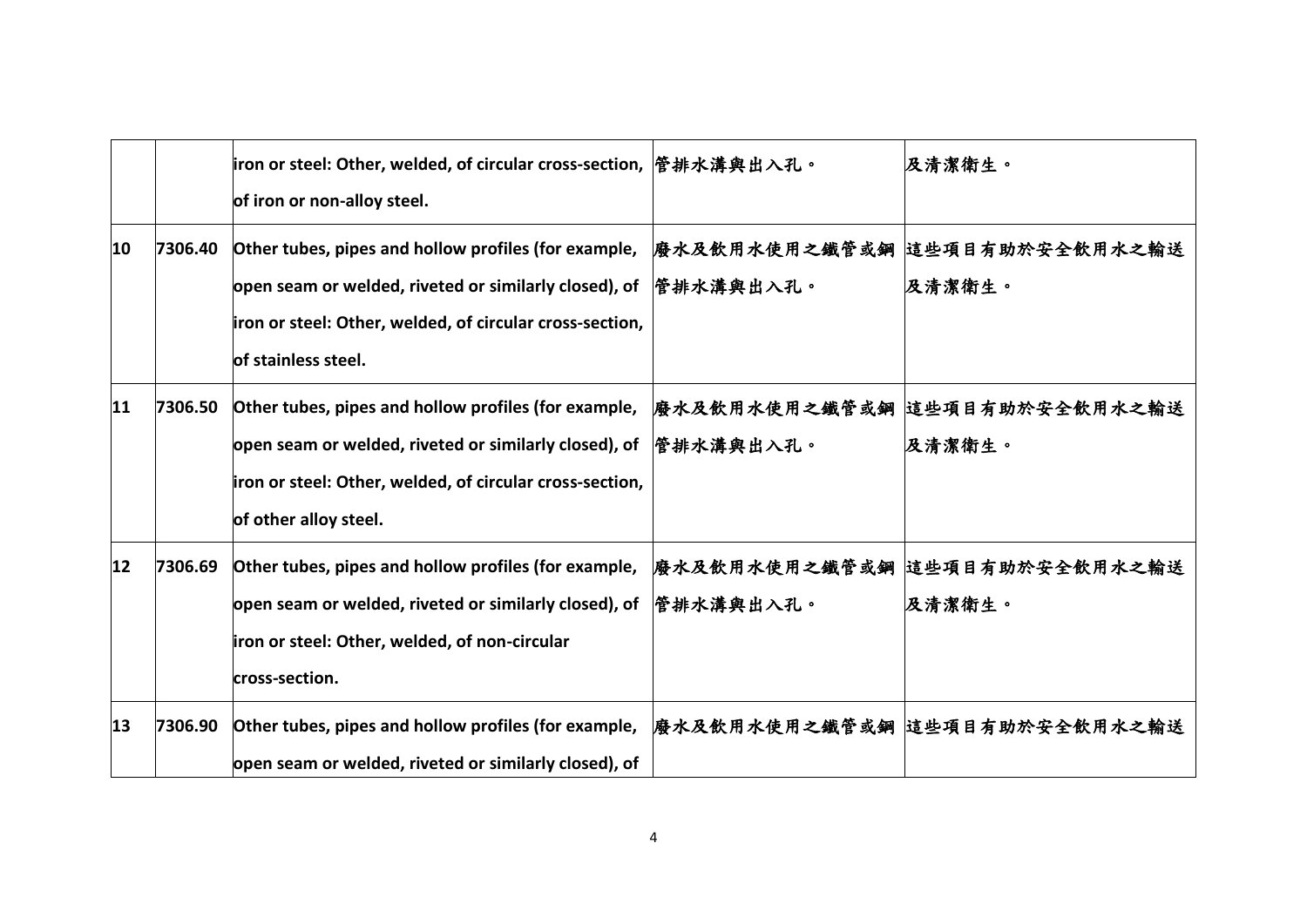|    |         | iron or steel: Other                                                                                                                                                                                                                                                                                                                                      | 管排水溝與出入孔。                                                              | 及清潔衛生。                                               |
|----|---------|-----------------------------------------------------------------------------------------------------------------------------------------------------------------------------------------------------------------------------------------------------------------------------------------------------------------------------------------------------------|------------------------------------------------------------------------|------------------------------------------------------|
| 14 | 7308.20 | Structures (excluding prefabricated buildings of<br>heading 94.06) and parts of structures, of iron or<br>steel; plates, rods, angles, shapes, section, tubes and<br>the like, prepared for use in structures, of iron or<br>steel: Towers and lattice masts.                                                                                             | 風力發電渦輪機塔臺。                                                             | 用於抬升及支撐風力發電渦輪機以<br>生產再生能源。                           |
| 15 | 7309.00 | Reservoirs, tanks, vats and similar containers for any 選擇性除外項目(optional<br> material (other than compressed or liquefied gas), of  ex-outs)可能包括:生質能氣化 棄物(包括一般廢棄物或危險廢棄<br> iron or steel, of a capacity exceeding 300l, whether or 之厭氧消化用槽或桶;太陽能  物)的盛裝器。此盛裝物可有助於將<br>not lined or heat-insulated, but not fitted with<br>mechanical or thermal equipment. | 包括一般廢棄物或危險廢棄物 生能源。<br>之盛裝器;飲用水安全貯藏之<br>貯水池、水槽與蓄水庫;廢水<br>處理之化糞池、水槽及污水池。 | 任何物質、任何形狀之液體或固體廢<br> 預熱貯存槽;廢棄物盛裝器,  廢棄物轉換為氣體,此氣體可用於產 |
| 16 | 7310.29 | Tanks, casks, drums, cans, boxes and similar<br>containers, for any material (other than compressed                                                                                                                                                                                                                                                       | 上機。                                                                    | 廢物盛裝器,無論是否搭配壓  任何物質、任何形狀之液體或固體廢<br>棄物(包括一般廢棄物或危險廢棄   |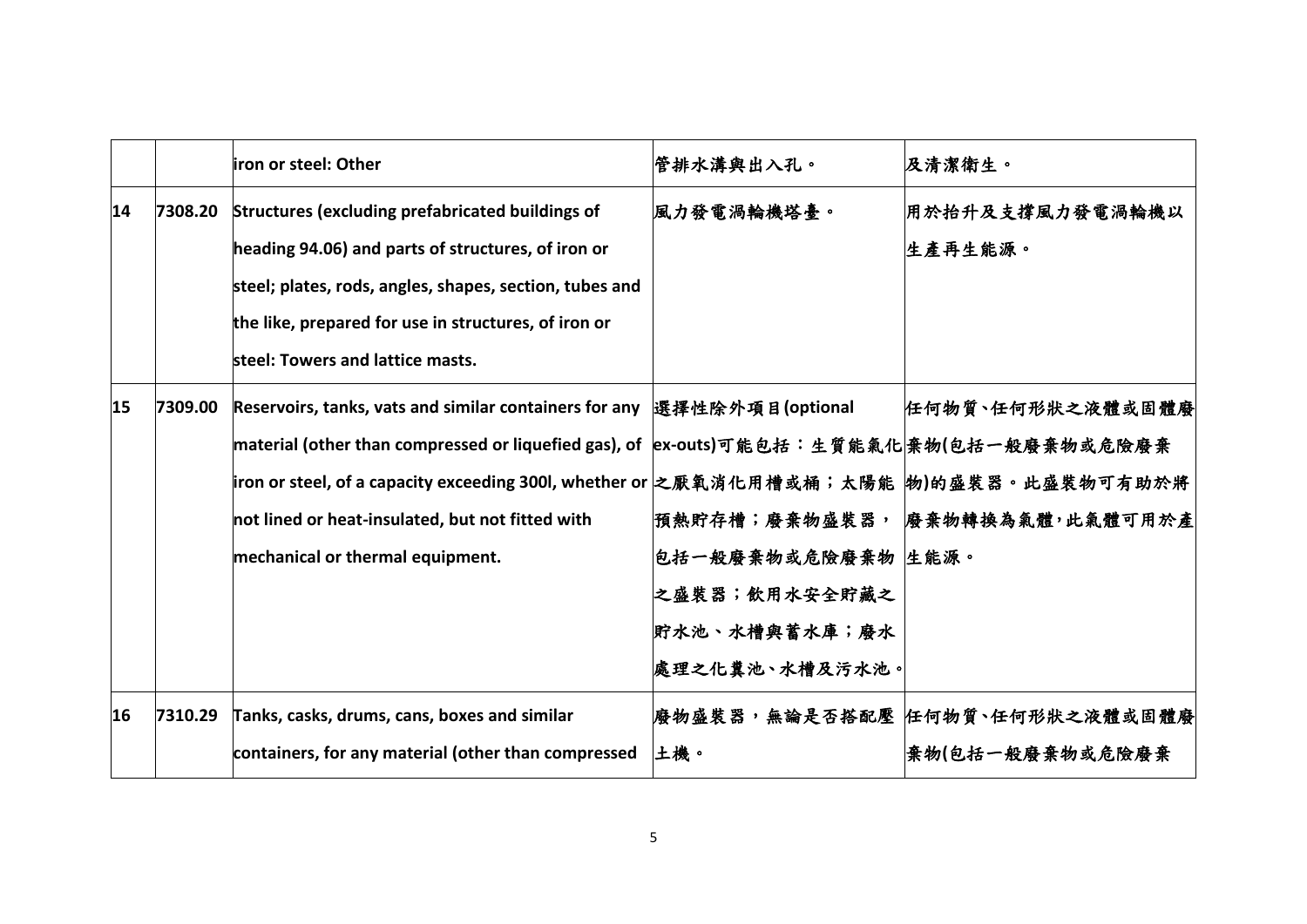|    |         | or liquefied gas), of iron or steel, of a capacity not<br>exceeding 300l, whether or not lined or<br>heat-insulated, but not fitted with mechanical or<br>thermal equipment: Of a capacity of less than 50I:<br><b>Other</b> |                              | 物)的盛裝器。                                                            |
|----|---------|------------------------------------------------------------------------------------------------------------------------------------------------------------------------------------------------------------------------------|------------------------------|--------------------------------------------------------------------|
| 17 | 7315.11 | Chain and parts thereof, of iron or steel: Articulated<br>link chain and parts thereof: Roller chain.                                                                                                                        |                              | 自行車及其零配件在減少汽車廢氣<br>排放、空氣污染及溫室效應等發揮正<br> 面效果。                       |
| 18 | 7324.90 | Sanitary ware and parts thereof, of iron or steel:<br>Other, including parts.                                                                                                                                                | 便池沖水箱,包括旱廁(dry<br>closets) • | 節水淋浴設施。抽水馬桶及小  節水淋浴設施(附帶提供特殊省水淋<br>浴噴頭)與旱廁(基於堆肥之目的而<br>使用)被設計用以節水。 |
| 19 | 7326.90 | Other articles of iron or steel: Other.                                                                                                                                                                                      | 水管入口處過濾水。                    | 濾渣器及類似濾網,用於在排  這些項目有助於安全飲用水之輸送<br>及清潔衛生。                           |
| 20 | 7612.90 | Aluminium casks, drums, cans, boxes and similar<br>containers (including rigid or collapsible tubular<br>containers), for any material (other than compressed                                                                | 物或危險廢棄物之盛裝器。                 | 廢棄物盛裝器,包括 一般廢棄 任何物質、任何形狀之液體或固體廢<br> 棄物(包括一般廢棄物或危險廢棄                |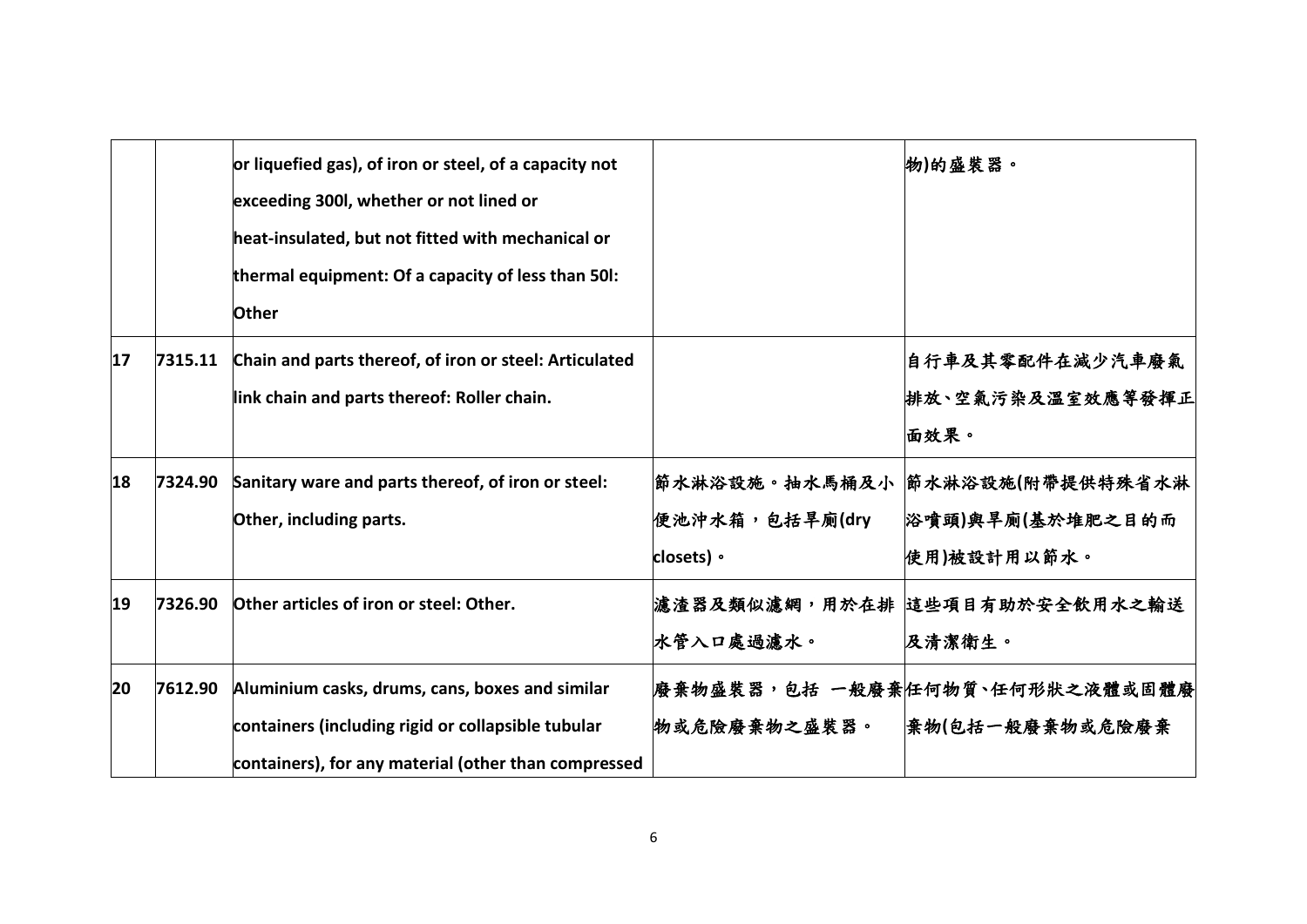|    |         | or liquefied gas), of a capacity not exceeding 300l,<br>whether or not lined or heat-insulated, but not fitted<br>with mechanical or thermal equipment: Other.                                                                                                         | 物)的盛裝器。                                               |
|----|---------|------------------------------------------------------------------------------------------------------------------------------------------------------------------------------------------------------------------------------------------------------------------------|-------------------------------------------------------|
| 21 | 8402.90 | Steam or other vapour generating boilers (other than 8402.19x 生質能鍋爐之零組件。生質能鍋爐零組件。<br>central heating hot water boilers capable also of<br>producing low pressure steam); supper-heated water<br>boilers: Parts.                                                        |                                                       |
| 22 | 8404.10 | Auxiliary pant for use with boilers of heading 84.02 or 8402.19x 生質能鍋爐之輔助裝 可减少污染物釋放到空氣之工業空<br>84.03 (for example, economisers, super-heaters, soot $\mathbf{F} \cdot$<br>removers, gas recoverers); Auxiliary plant for use<br>with boilers of heading 84.02 or 84.03. | 氣污染控制廠的組件設備。此設備亦<br>在廢棄物處理或再生能源資源回收<br>應用中用來支援廢熱回收流程。 |
| 23 | 8404.20 | Condensers for steam or other vapour power units.                                                                                                                                                                                                                      | 用於將氣流冷卻到足可去除污染物<br>(例如揮發性有機化合物,像是苯)的<br>溫度。           |
| 24 | 8404.90 | Auxiliary pant for use with boilers of heading 84.02 or<br>84.03 (for example, economisers, super-heaters, soot                                                                                                                                                        | 在修復及維護歸類於上述8404.10項<br>下設備過程中會使用這些零組件。此               |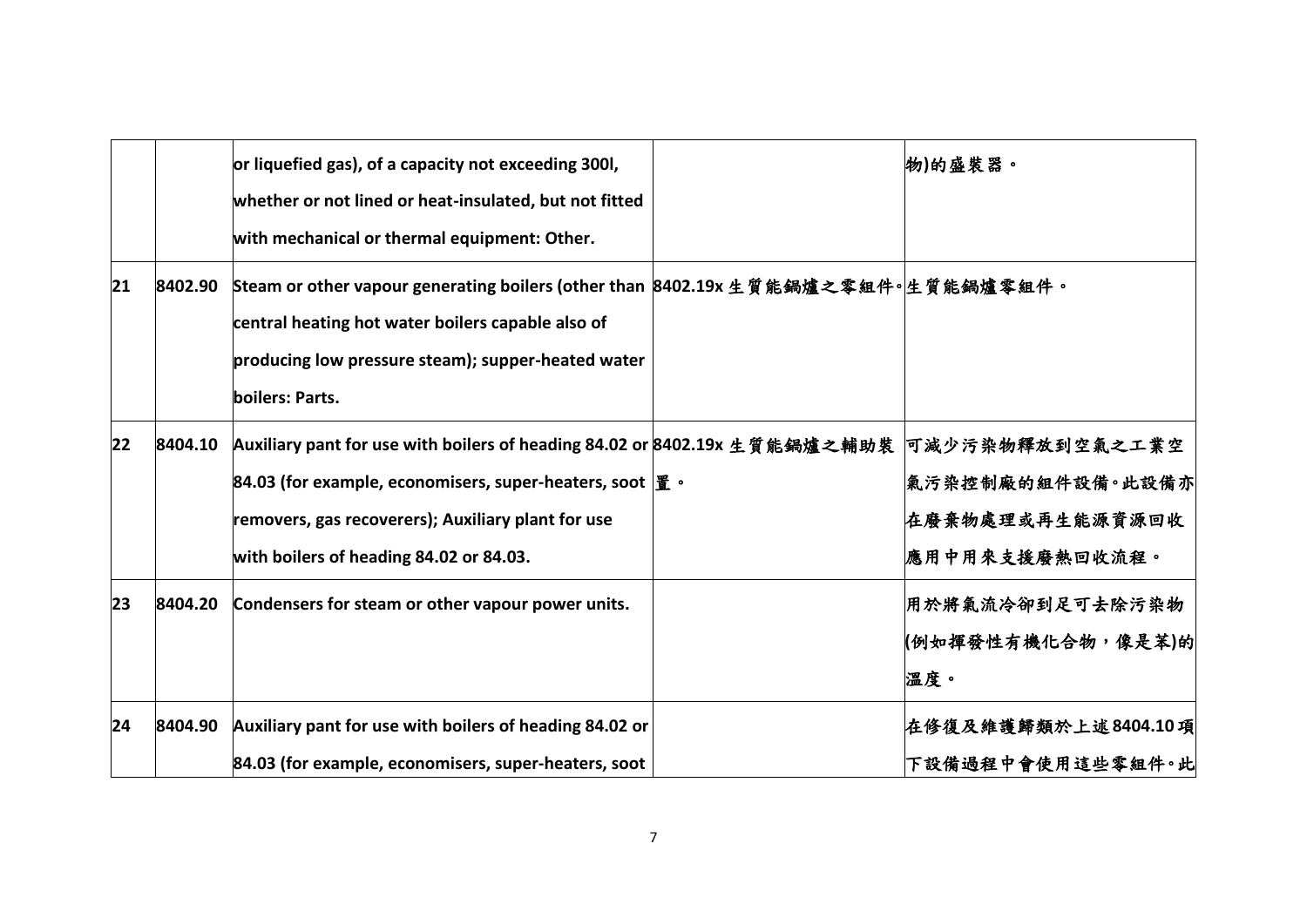|    |         | removers, gas recoverers); condensers for steam or               |                            | 次級設備也在廢棄物處理過程中用                    |
|----|---------|------------------------------------------------------------------|----------------------------|------------------------------------|
|    |         | other vapour power units: Parts.                                 |                            | 來支援廢熱回收流程(例如上述的鍋                   |
|    |         |                                                                  |                            | 爐)或用於可再生能源資源回收之用                   |
|    |         |                                                                  |                            | 途。                                 |
| 25 | 8405.10 | Producer gas or water gas generators, with or without懂只包括含有净化器者。 |                            | 净化器去除製造氣體中產生之污染                    |
|    |         | their purifiers; acetylene gas generators and similar            |                            | 物(例如氰化物或硫化合物)。                     |
|    |         | water process gas generators, with or without their              |                            |                                    |
|    |         | purifiers.                                                       |                            |                                    |
| 26 | 8406.81 | Steam turbines and other vapour turbines: Other                  |                            | 選擇性除外項目可能包括高於  專為生產地熱能源(可再生能源)及    |
|    |         | turbines: Of an output exceeding 40 MW.                          |                            | 40 MW 的固定式汽渦輪機;用  熱電聯產而設計之渦輪機,可較傳統 |
|    |         |                                                                  | 於地熱幫浦設施之低溫/低壓汽 發電更能有效利用能源。 |                                    |
|    |         |                                                                  | 渦輪機;以及用於熱電聯產之              |                                    |
|    |         |                                                                  | 汽渦輪機。                      |                                    |
| 27 | 8406.82 | Steam turbines and other vapour turbines: Other                  |                            | 選擇性除外項目可能包括未超 汽渦輪機是用來驅動發電機,以從環     |
|    |         | turbines: Of an output not exceeding 40 MW.                      |                            | 過 40MW 的固定式汽渦輪機;  境能源回收過程中生產電力。請注  |
|    |         |                                                                  |                            | 其他蒸汽渦輪機;用於地熱幫  意,這些產品的輸出功率「未超過     |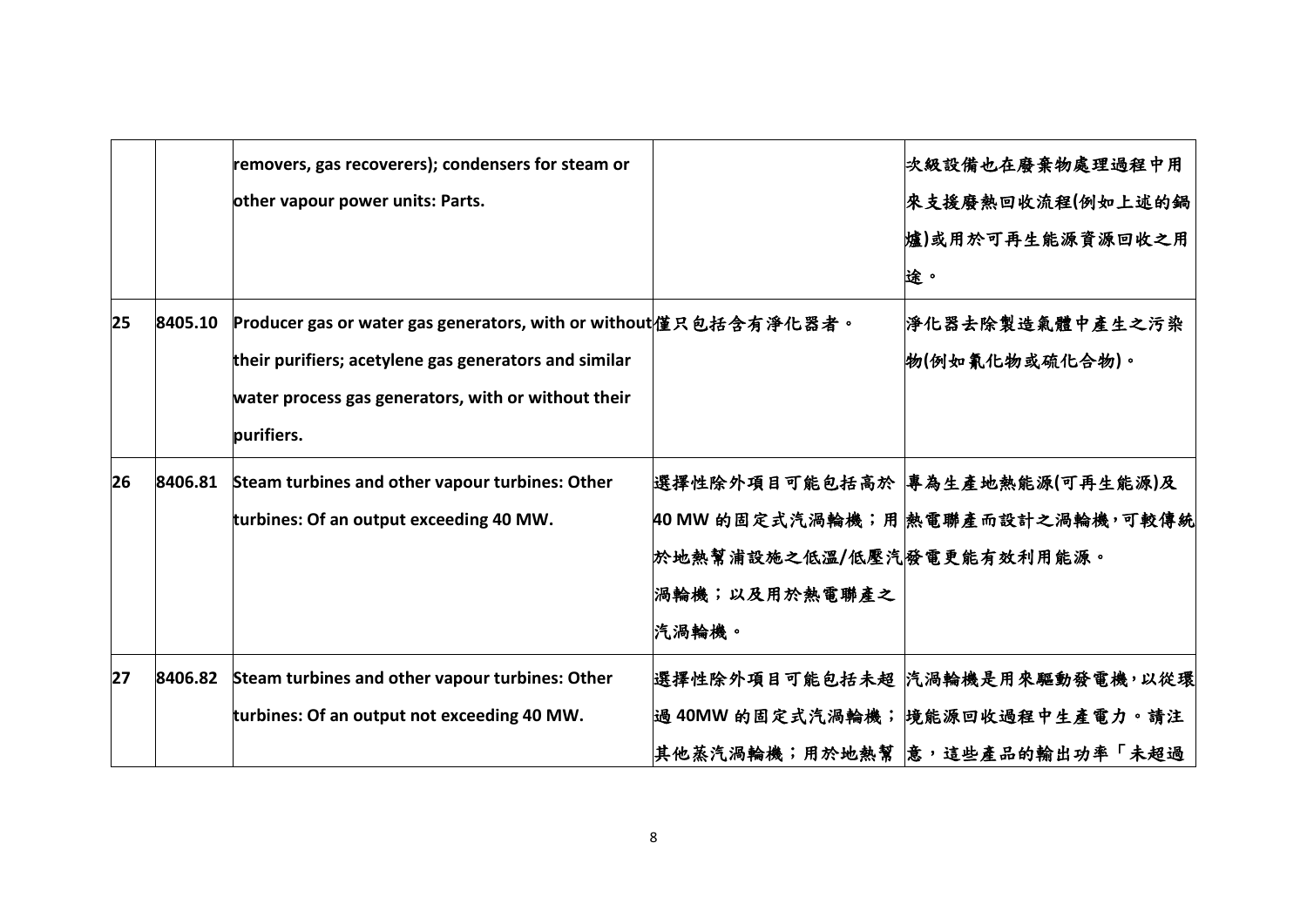|    |         |                                                                                                                                                                                                         | 浦設施之低溫/低壓汽渦輪機; 40MW」。<br>以及用於熱電聯產之汽渦輪<br>機。                             |                                                                           |
|----|---------|---------------------------------------------------------------------------------------------------------------------------------------------------------------------------------------------------------|-------------------------------------------------------------------------|---------------------------------------------------------------------------|
| 28 | 8406.90 | Steam turbines and other vapour turbines: Parts.                                                                                                                                                        | 輪機之零組件;未超過40MW 組件。<br>之固定式汽渦輪機、其他蒸汽<br>渦輪機;8406.81x 及 8406.82x<br>之零組件。 | 選擇性除外項目可能包括適合 用於修復及維護列在 8406.81 及<br>用於超過 40MW 之固定式汽渦8406.82 項下之能源回收渦輪機的零 |
| 29 | 8409.91 | Parts suitable for use solely or principally with the<br>engines of heading 84.07 or 88.08: Other: Suitable for<br>use solely or principally with spark-ignition internal<br>combustion piston engines. | 工業用消音器                                                                  | 工業用消音器用於減少引擎噪音。                                                           |
| 30 | 8410.11 | Hydraulic turbines and water wheels of a power not<br>exceeding 1,000 kW                                                                                                                                |                                                                         | 水力發電不產生溫室氣體排放。                                                            |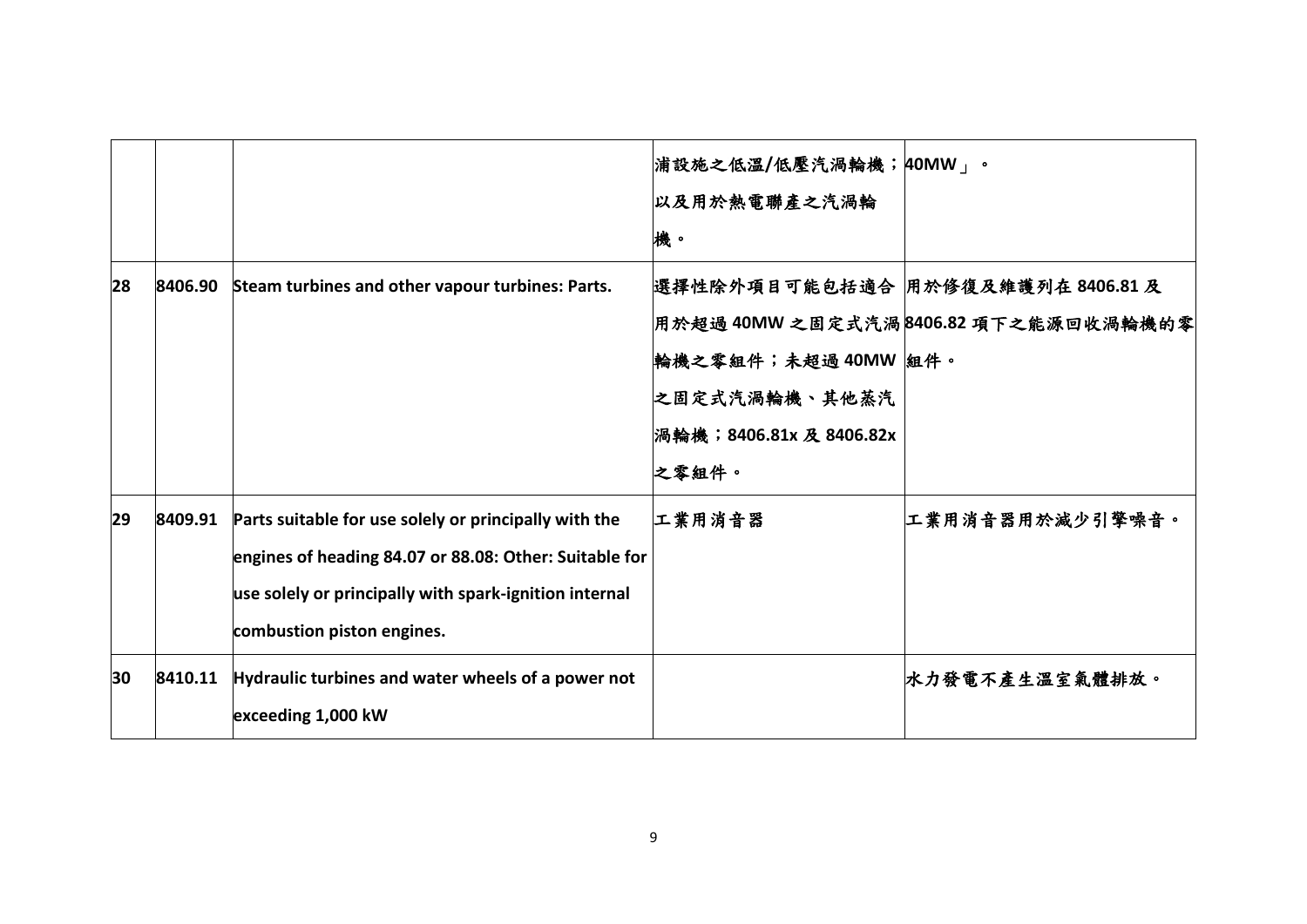| 31 | 8410.90 | Hydraulic turbines and water wheels, and regulators 8410.11 的零組件。<br>parts. |                                     | 水力發電不產生溫室氣體排放。                                                                 |
|----|---------|-----------------------------------------------------------------------------|-------------------------------------|--------------------------------------------------------------------------------|
| 32 | 8411.81 | Other gas turbines: of a power not exceeding 5,000<br>kW.                   |                                     | 利用來自回收之掩埋場沼氣、煤礦排<br>出氣、或生物沼氣(清潔能源系統)進<br>行發電之燃氣渦輪機。請注意這些渦<br>輪機未「超過 5,000 千瓦」。 |
| 33 | 8411.82 | Other gas turbines: of a power exceeding 5,000 kW.                          |                                     | 利用來自回收之掩埋場沼氣、煤礦排<br>出氣、或生物沼氣(清潔能源系統)進<br>行發電之燃氣渦輪機。請注意這些渦<br>輪機未「超過 5,000 千瓦」。 |
| 34 | 8411.99 | Turbo-jets, turbo-propellers and other gas turbines:<br>Parts.              | 8411.81 及 8411.82 之零組件。上述燃氣渦輪機之零組件。 |                                                                                |
| 35 | 8412.90 | Other engines and motors: Parts.                                            | 風力發電渦輪機之葉片與轉<br>軸。                  | 這些葉片與轉軸是風力發電渦輪機<br>不可或缺之組成部分。                                                  |
| 36 | 8413.20 | Pumps for liquids, whether or not fitted with a                             |                                     | 在處理過程中用於控管及輸送廢水                                                                |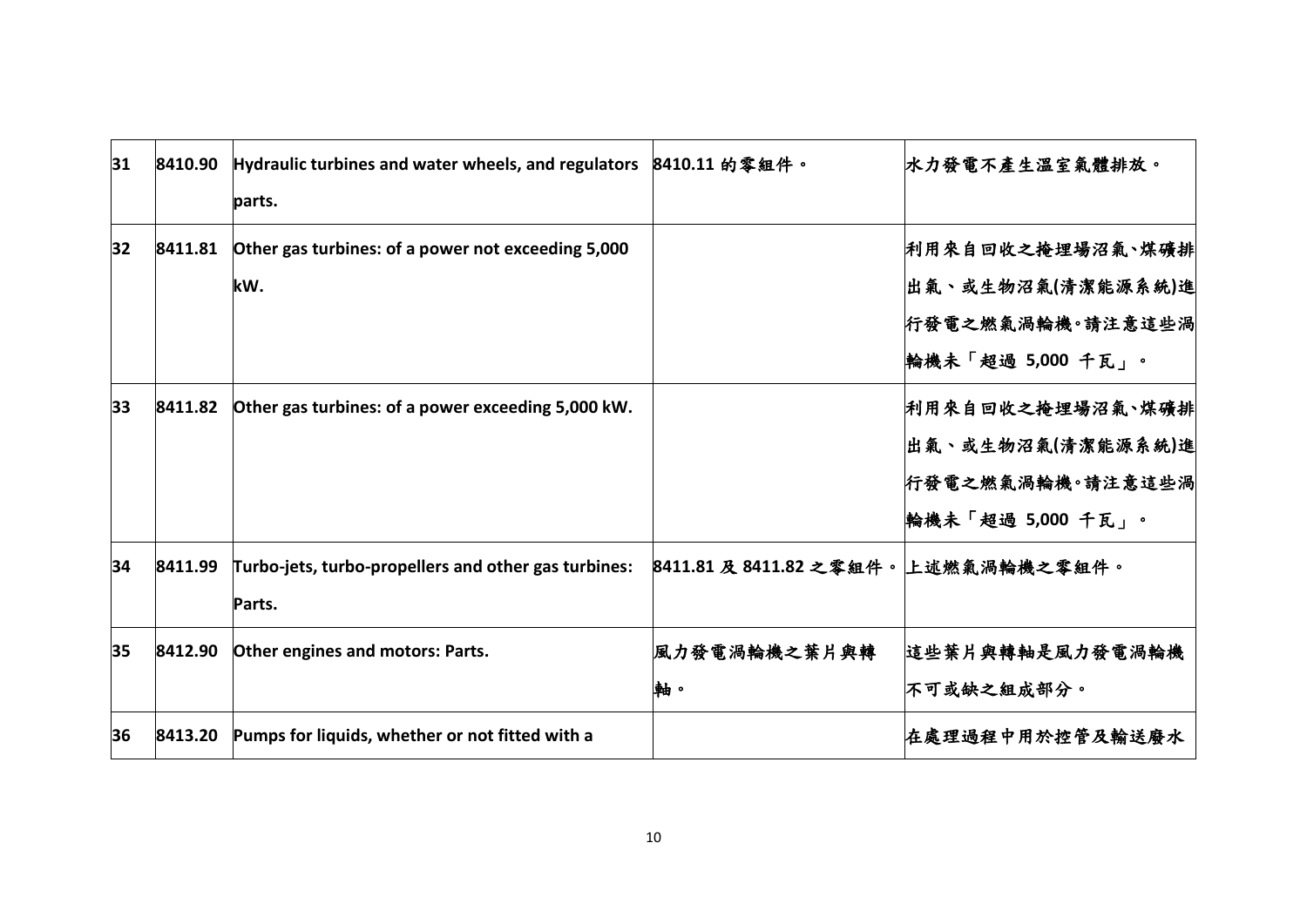|    |         | measuring device; liquid elevators: hand pumps,<br>other than those of subheading 8413.11 or 8413.19.                                      |                                                                                                                                        | 或污泥。                                    |
|----|---------|--------------------------------------------------------------------------------------------------------------------------------------------|----------------------------------------------------------------------------------------------------------------------------------------|-----------------------------------------|
| 37 | 8413.50 | Pumps for liquids, whether or not fitted with a<br>measuring device; liquid elevators: Other<br>reciprocating positive displacement pumps. | 水、廢水處理幫浦。                                                                                                                              | 選擇性除外項目可能包括:污  在處理過程中用於控管及輸送廢水 <br>或污泥。 |
| 38 | 8413.60 | Pumps for liquids, whether or not fitted with a<br>measuring device; liquid elevators: Other rotary<br>positive displacement pumps.        | 沉水式攪拌器幫浦;螺絲型;<br>流速不低於 3m/3min。                                                                                                        | 在處理過程中用於控管及輸送廢水<br> 或污泥。                |
| 39 | 8413.81 | Pumps for liquids, whether or not fitted with a<br>measuring device; liquid elevators: Other pumps;<br>liquid elevators.                   | 風力發電渦輪機整合之幫浦裝 可或缺的設備。<br>置;太陽能抽水裝置。                                                                                                    | 選擇性除外項目可能包括:與   污水處理設備。幫浦是污水處理廠不        |
| 40 | 8413.91 | Pumps for liquids, whether or not fitted with a<br>measuring device; liquid elevators: Parts of pumps.                                     | 抽水蓄能發電系統<br>(hydroelectric pumped storage<br>systems)之幫浦渦輪轉子<br>(Pump-turbine runner) •<br>$8413.20 \cdot 8413.50 \cdot 8413.60 \cdot$ | 水力發電不產生溫室氣體排放。                          |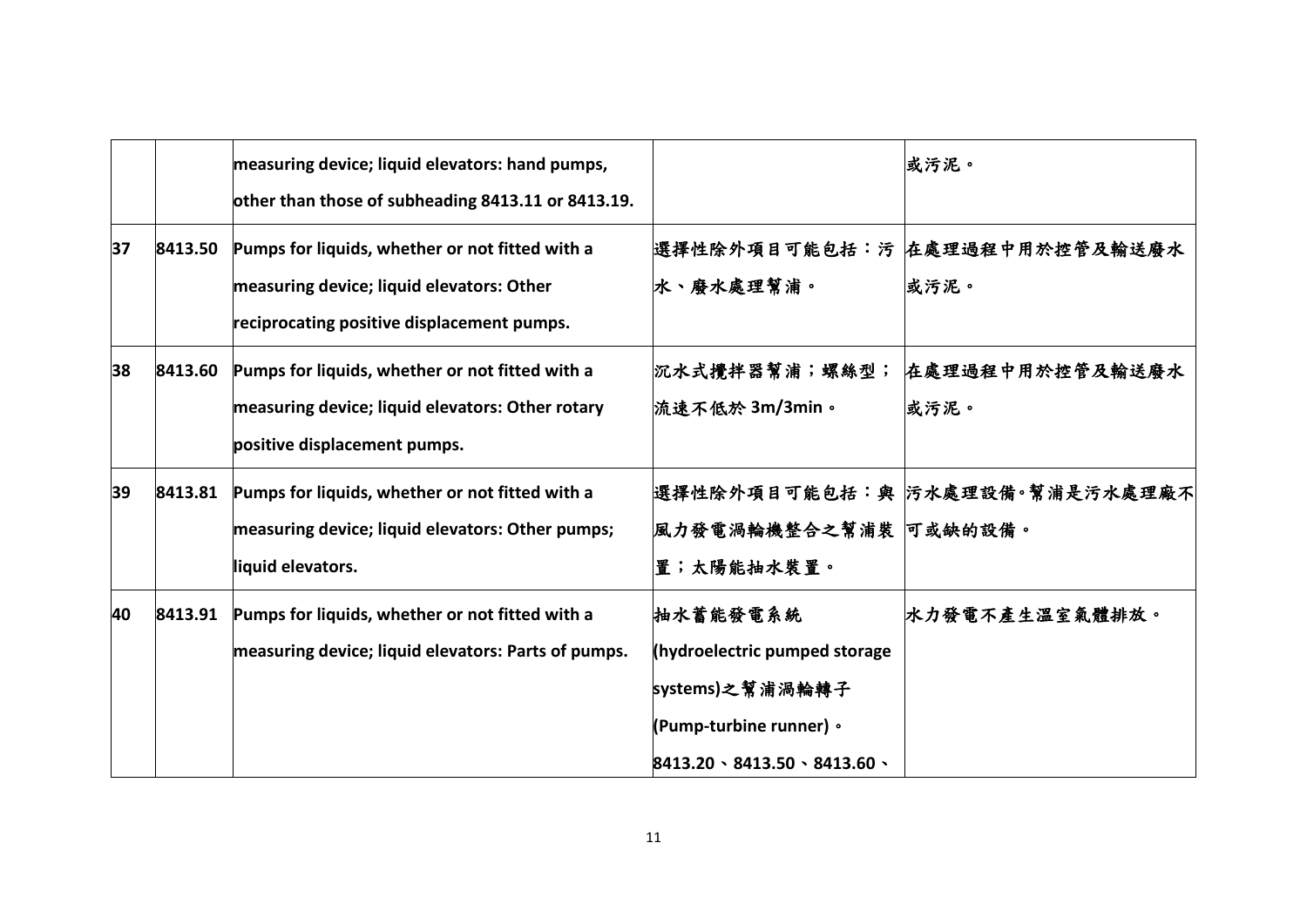|    |         |                                                                                                                                                                                                                                                  | 8413.70 及 8413.81x 之零組件。         |                                                                             |
|----|---------|--------------------------------------------------------------------------------------------------------------------------------------------------------------------------------------------------------------------------------------------------|----------------------------------|-----------------------------------------------------------------------------|
| 41 | 8414.10 | Air or vacuum pumps, air or other gas compressors<br> and fans; ventilating or recycling hoods incorporating  氣或灰塵)之工業用抽油煙機。 置中,例如排煙脫硫(flue gas<br>a fan, whether or not fitted with filters: Vacuum<br>pumps.                                   |                                  | 輸送或抽取空氣污染物(例如廢 空氣處理設備。用在多項環境應用裝<br>desulphurisation, 亦即從燃燒天然<br> 氣中去除硫的過程)。 |
| 42 | 8414.40 | Air or vacuum pumps, air or other gas compressors<br> and fans; ventilating or recycling hoods incorporating  氣體或灰塵時使用之空氣壓縮  氣、腐蝕性氣體或灰塵。<br>a fan, whether or not fitted with filters: Air<br>compressors mounted on a wheeled chassis of towing | 機。                               | 輸送或抽取污染空氣、腐蝕性 空氣處理設備。輸送或抽取污染空                                               |
| 43 | 8414.59 | Air or vacuum pumps, air or other gas compressors<br> and fans; ventilating or recycling hoods incorporating  氣體或灰塵之風扇的選擇性除  氣、腐蝕性氣體或灰塵。<br>a fan, whether or not fitted with filters: Fans; other.                                              | 外項目。                             | 輸送或抽取污染空氣與腐蝕性 空氣處理設備。輸送或抽取污染空                                               |
| 44 | 8414.80 | Air or vacuum pumps, air or other gas compressors<br> and fans; ventilating or recycling hoods incorporating (aerators);鼓風機(blowers);<br>a fan, whether or not fitted with filters: Other.                                                       | 工業用抽油煙機;曝氣機<br> 與散氣機(diffusers)。 | 空氣處理設備。輸送或抽取污染空<br> 氣、腐蝕性氣體或灰塵。                                             |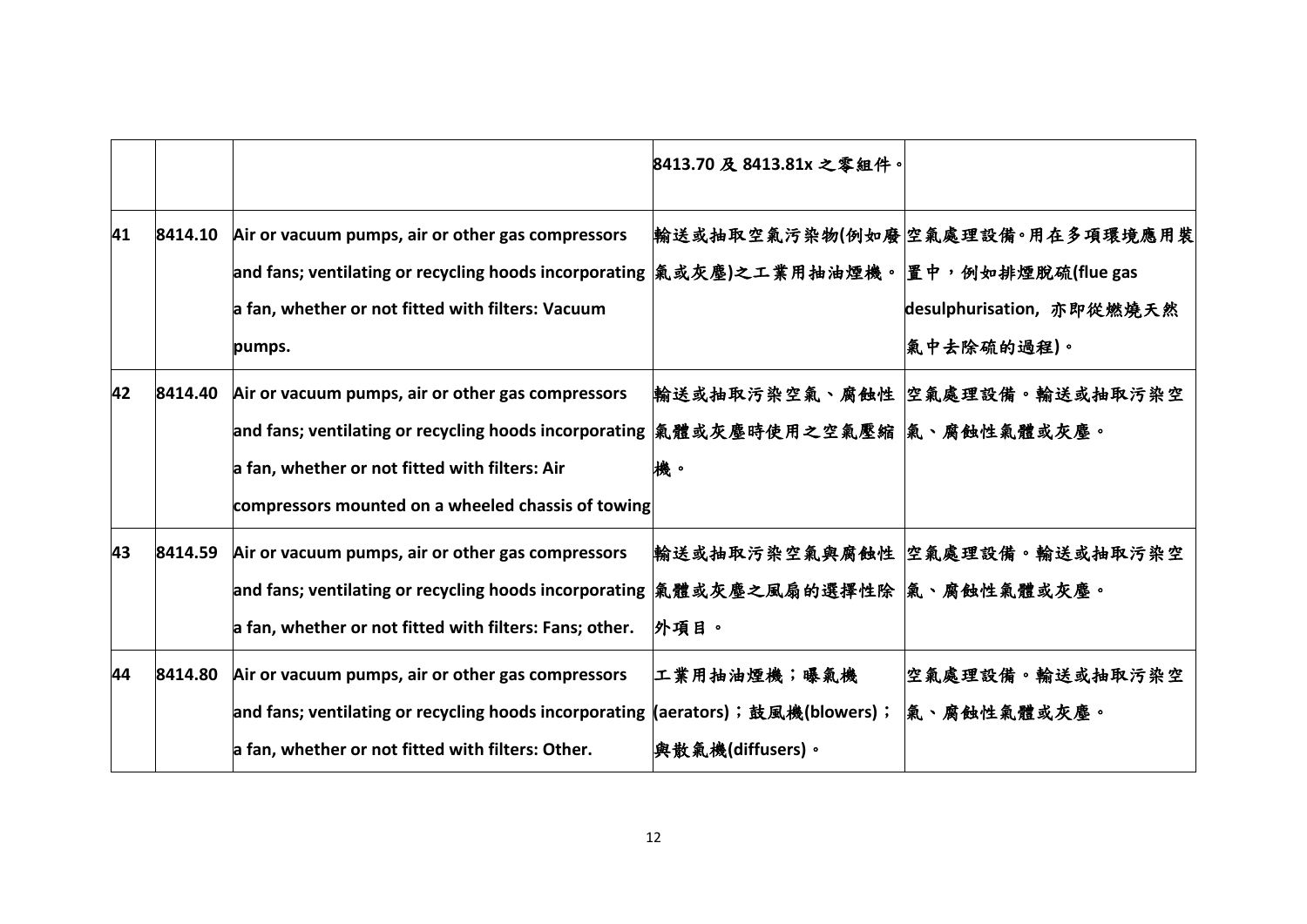| 45 | 8414.90 | Air or vacuum pumps, air or other gas compressors                                      |                    | 8414.10x、8414.30、8414.40 及空氣處理設備。輸送或抽取污染空 |
|----|---------|----------------------------------------------------------------------------------------|--------------------|-------------------------------------------|
|    |         | and fans; ventilating or recycling hoods incorporating 8414.80x 之零組件。選擇性除  氣、腐蝕性氣體或灰塵。 |                    |                                           |
|    |         | a fan, whether or not fitted with filters: Parts.                                      | 外項目可能包括: 8414.59x. |                                           |
| 46 | 8417.80 | Industrial or laboratory furnaces and ovens, including 選擇性除外項目可能包括:廢  這些產品用於銷毀固體及有害廢棄  |                    |                                           |
|    |         | incinerators, non-electric: Other                                                      |                    | 棄物焚化路及熱焚化爐或觸媒  物。觸媒焚化爐被設計來藉由加熱被           |
|    |         |                                                                                        | 焚化爐。               | 污染空氣及氧化有機成分,以銷毀污                          |
|    |         |                                                                                        |                    | 染物(例如揮發性有機化合物)。                           |
| 47 | 8417.90 | Industrial or laboratory furnaces and ovens, including 選擇性除外項目可能包括:                    |                    | 這些零組件有助於維護並修復用於                           |
|    |         | incinerators, non-electric: Parts                                                      | 8417.80x 之零組件。     | <b>銷毀固體及有害廢棄物之產品。同樣</b>                   |
|    |         |                                                                                        |                    | 地,觸媒焚化爐的零組件可有助於維                          |
|    |         |                                                                                        |                    | 護並修復有助於藉由加熱被污染空                           |
|    |         |                                                                                        |                    | 氣及氧化污染物來銷毀污染物(例如                          |
|    |         |                                                                                        |                    | 揮發性有機化合物 的品項。                             |
|    |         |                                                                                        |                    |                                           |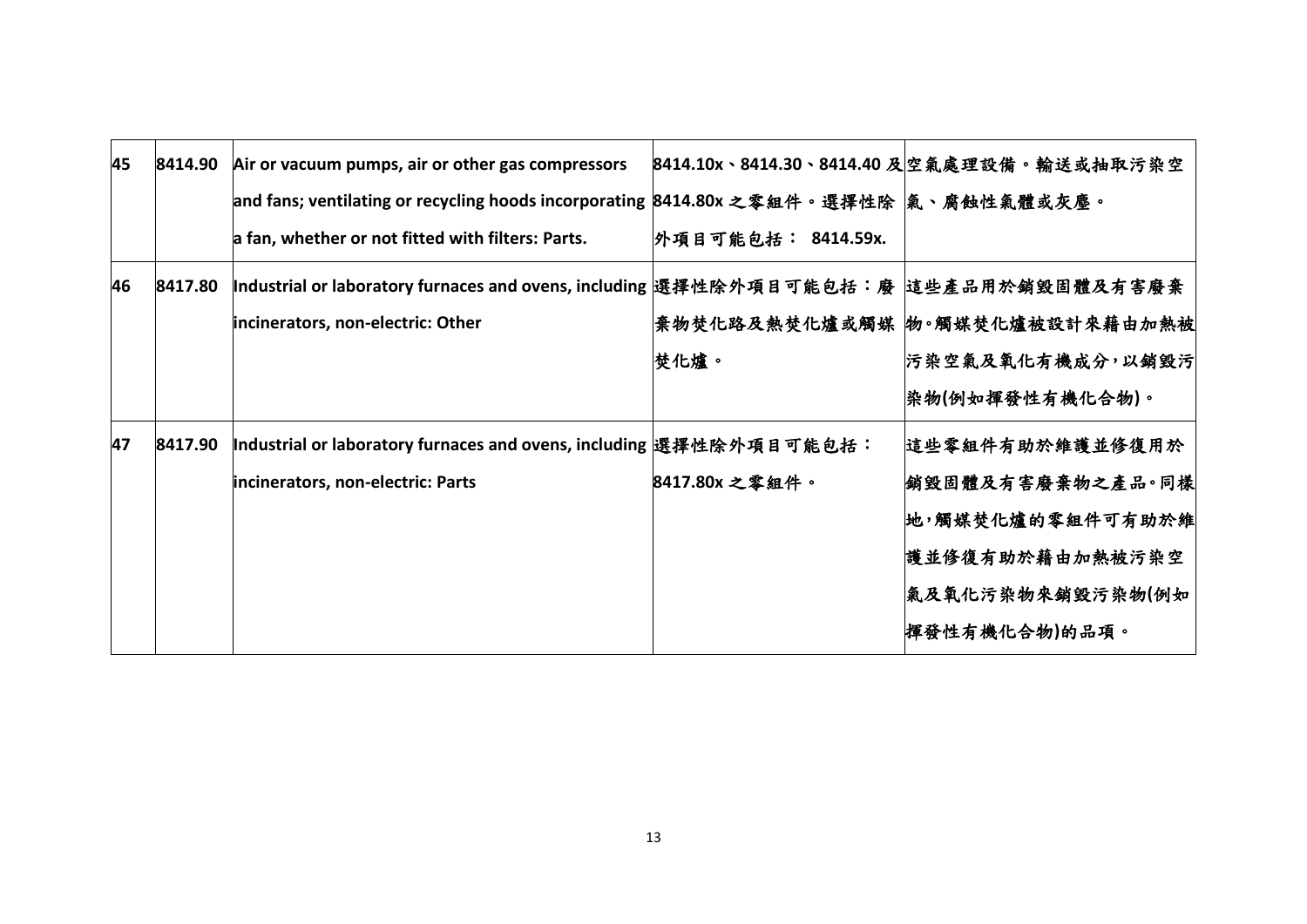| 48 | 8419.19 | Machinery, plant or laboratory equipment, whether            | 太陽能熱水器。 | 利用太陽熱能加熱水,不會產生污  |
|----|---------|--------------------------------------------------------------|---------|------------------|
|    |         | or not electrically heated (excluding furnaces, ovens        |         | 染。利用太陽能使水加熱可取代燃燒 |
|    |         | and other equipment of heading 85.14), for the               |         | 其他產生污染之燃料。       |
|    |         | treatment of materials by a process involving a              |         |                  |
|    |         | change of temperature such as heating, cooking,              |         |                  |
|    |         | roasting, distilling, rectifying, sterilising, pasteurising, |         |                  |
|    |         | steaming, drying, evaporating, vaporising, condensing        |         |                  |
|    |         | or cooling, other than machinery or plant of a kind          |         |                  |
|    |         | used for domestic purposes: instantaneous or storage         |         |                  |
|    |         | water heaters, non-electric.                                 |         |                  |
| 49 | 8419.39 | Machinery, plant or laboratory equipment, whether            | 污泥乾燥機。  | 在廢水處理過程中使用之機器,在該 |
|    |         | or not electrically heated (excluding furnaces, ovens        |         | 過程中需處理污泥。        |
|    |         | and other equipment of heading 85.14), for the               |         |                  |
|    |         | treatment of materials by a process involving a              |         |                  |
|    |         | change of temperature such as heating, cooking,              |         |                  |
|    |         | roasting, distilling, rectifying, sterilising, pasteurising, |         |                  |
|    |         | steaming, drying, evaporating, vaporising, condensing        |         |                  |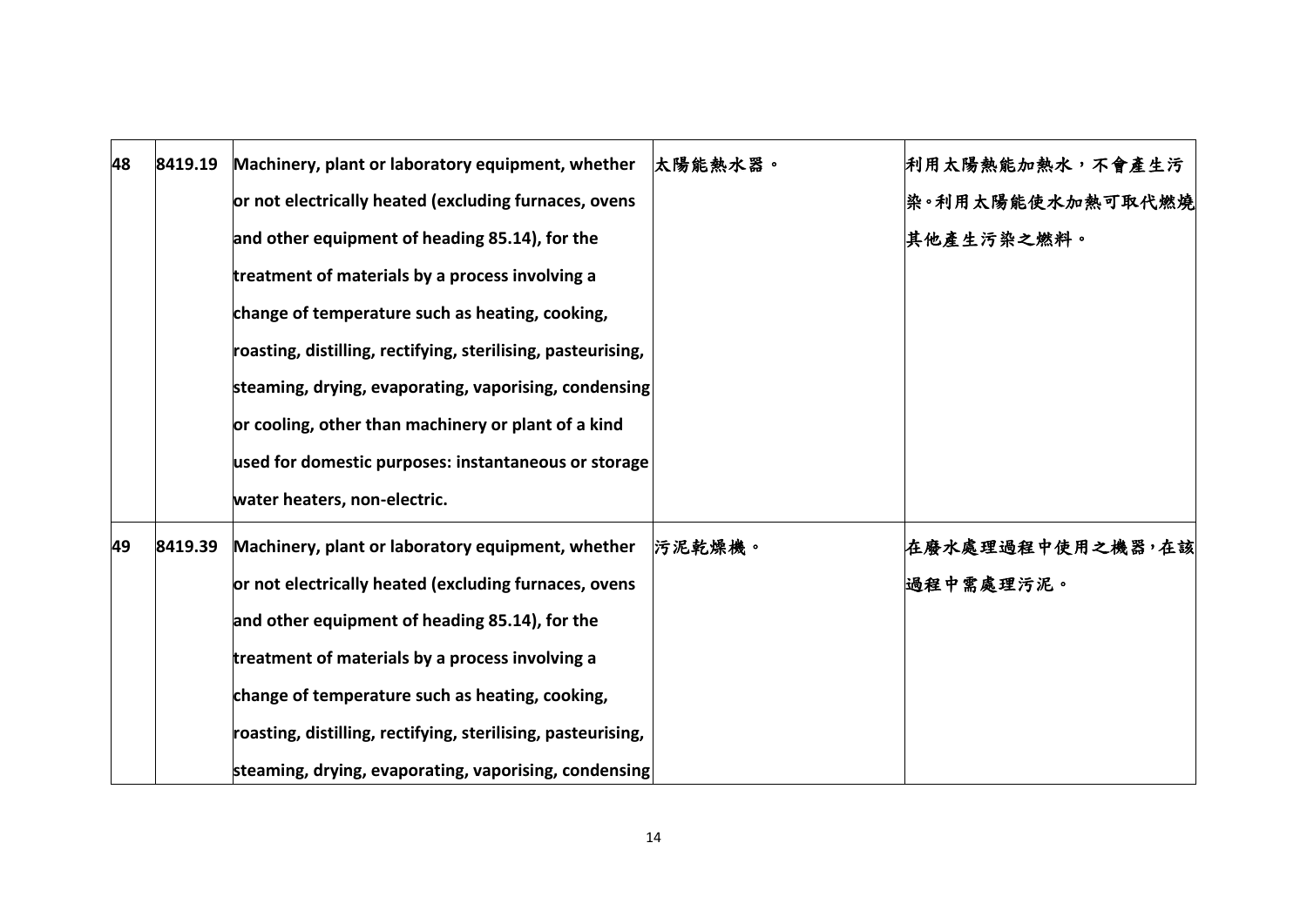|    |         | or cooling, other than machinery or plant of a kind<br>used for domestic purposes: Dryers: Other.                                                                                                                                                                                                                                  |                          |                                                                                                                                      |
|----|---------|------------------------------------------------------------------------------------------------------------------------------------------------------------------------------------------------------------------------------------------------------------------------------------------------------------------------------------|--------------------------|--------------------------------------------------------------------------------------------------------------------------------------|
| 50 | 8419.40 | Machinery, plant or laboratory equipment, whether<br>or not electrically heated (excluding furnaces, ovens<br>and other equipment of heading 85.14), for the<br>treatment of materials by a process involving a<br>change of temperature such as heating, cooking,<br>roasting, distilling, rectifying, sterilising, pasteurising, | 水淡化系統;沼氣提煉設備;<br>及溶劑回收廠。 | 選擇性除外項目可能包括:海 海水淡化廠將鹽分從水中去除,在缺<br> 乏水之情況下特別重要。適當處理副 <br>產品亦為必要。沼氣提煉設備可改善<br>源自有機物直之沼氣,並使其成為具<br>有類似天然氣之特質。溶劑回收廠可<br>使溶劑之回收及再利用,例如印刷、 |
| 51 | 8419.50 | steaming, drying, evaporating, vaporising, condensing<br>or cooling, other than machinery or plant of a kind<br>used for domestic purposes: Distilling or rectifying<br>plant.<br>Machinery, plant or laboratory equipment, whether<br>or not electrically heated (excluding furnaces, ovens                                       |                          | 繪畫或乾洗產業使用之溶劑。<br> 選擇性除外項目可能包括:可  某些熱交換器是特地設計於與再生<br> 再生能源系統中使用的熱交換  能源來源相關之用途,例如地熱能                                                  |
|    |         | and other equipment of heading 85.14), for the                                                                                                                                                                                                                                                                                     | 器。                       | 源。                                                                                                                                   |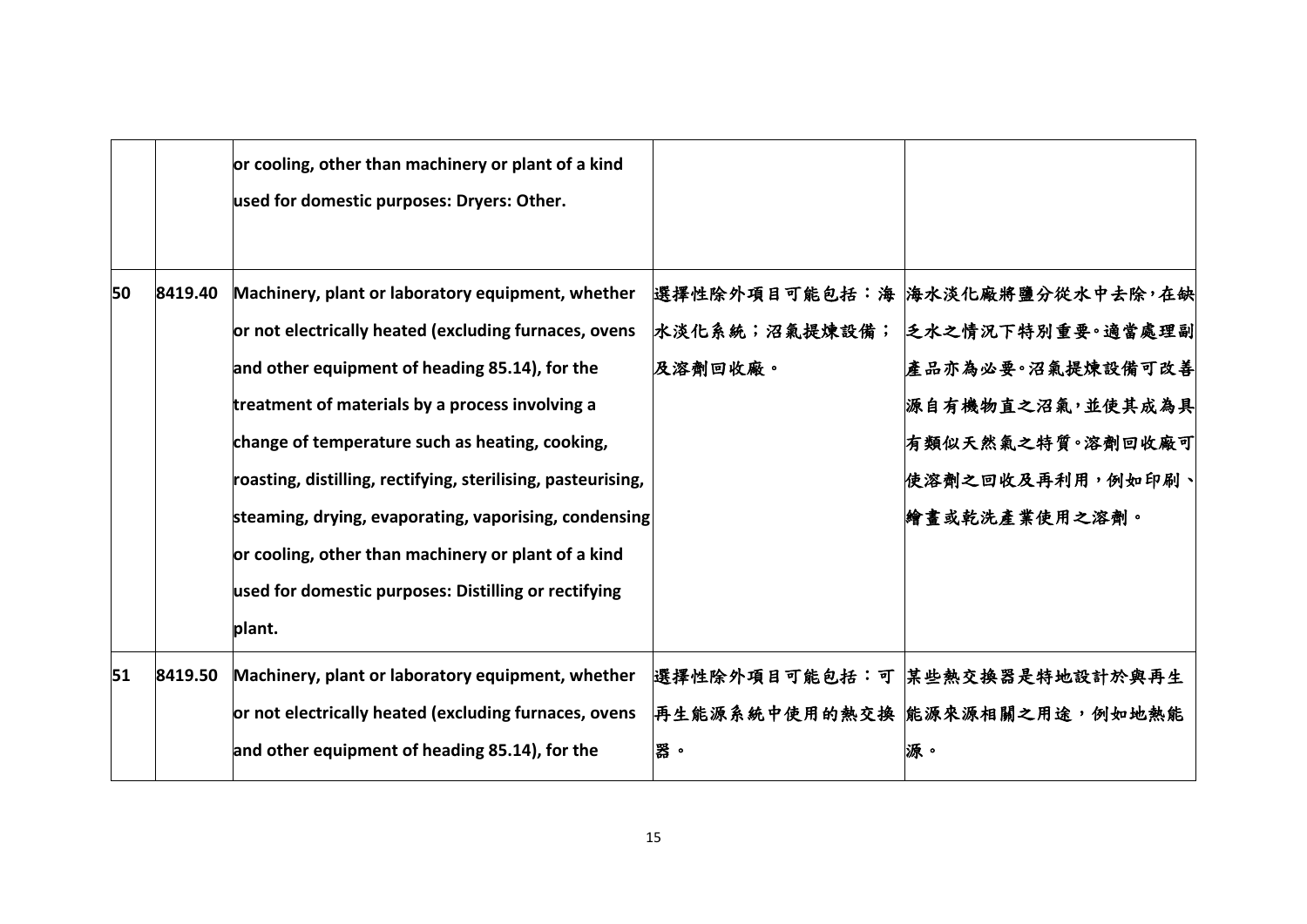|    |         | treatment of materials by a process involving a              |                 |
|----|---------|--------------------------------------------------------------|-----------------|
|    |         | change of temperature such as heating, cooking,              |                 |
|    |         | roasting, distilling, rectifying, sterilising, pasteurising, |                 |
|    |         | steaming, drying, evaporating, vaporising, condensing        |                 |
|    |         | or cooling, other than machinery or plant of a kind          |                 |
|    |         | used for domestic purposes: Heat exchange units.             |                 |
| 52 | 8419.60 | Machinery, plant or laboratory equipment, whether            | 用於透過凝結過程分離並去除污染 |
|    |         | or not electrically heated (excluding furnaces, ovens        | 物。              |
|    |         | and other equipment of heading 85.14), for the               |                 |
|    |         | treatment of materials by a process involving a              |                 |
|    |         | change of temperature such as heating, cooking,              |                 |
|    |         | roasting, distilling, rectifying, sterilising, pasteurising, |                 |
|    |         | steaming, drying, evaporating, vaporising, condensing        |                 |
|    |         | or cooling, other than machinery or plant of a kind          |                 |
|    |         | used for domestic purposes: Machinery for liquefying         |                 |
|    |         | air or other gases.                                          |                 |
|    |         |                                                              |                 |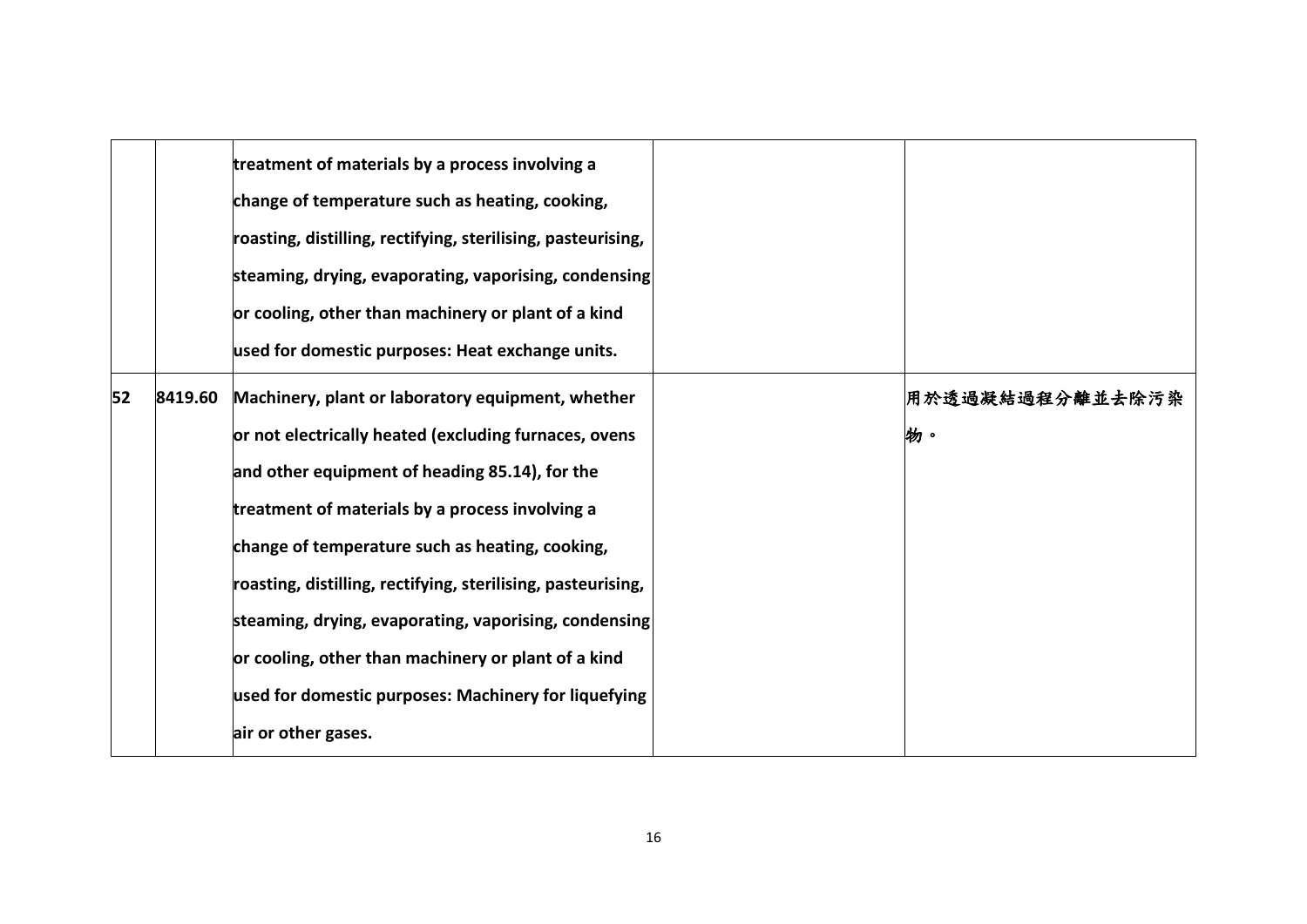| 53 | 8419.89 | Machinery, plant or laboratory equipment, whether                            |                       | 蒸發器與乾燥器,用於水及廢  用於透過凝結過程處理水及廢水並        |
|----|---------|------------------------------------------------------------------------------|-----------------------|---------------------------------------|
|    |         | or not electrically heated (excluding furnaces, ovens                        |                       | 水處理。冷凝器與冷卻塔。沼 將污染物分離及去除。包括流體化床        |
|    |         | and other equipment of heading 85.14), for the                               |                       | 氣反應器;消化槽及沼氣提煉  系統(氣泡式、循環式等)及生質能鍋      |
|    |         | treatment of materials by a process involving a                              | 設備。                   | 爐。亦有助於有機物質的厭氧消化。                      |
|    |         | change of temperature such as heating, cooking,                              |                       |                                       |
|    |         | roasting, distilling, rectifying, sterilising, pasteurising,                 |                       |                                       |
|    |         | steaming, drying, evaporating, vaporising, condensing                        |                       |                                       |
|    |         | or cooling, other than machinery or plant of a kind                          |                       |                                       |
|    |         | used for domestic purposes: Other.                                           |                       |                                       |
| 54 | 8419.90 | Machinery, plant or laboratory equipment, whether                            | 選擇性除外項目可能包括:          | 在維護及修復(舉例而言)太陽能熱                      |
|    |         | or not electrically heated (excluding furnaces, ovens                        |                       | 8419.19 ex 之零組件, 包括太陽水器過程中使用之零組件。使用太陽 |
|    |         | and other equipment of heading 85.14), for the                               |                       | 爐/太陽能熱水器;太陽爐/太陽熱能以加熱水,不會製造污染。利用       |
|    |         | treatment of materials by a process involving a                              | 能熱水器之絕緣、溫度傳感          | 太陽能加熱水可取代燃燒其他產生                       |
|    |         | change of temperature such as heating, cooking,                              | 器;太陽爐/太陽能熱水器之溫 污染之燃料。 |                                       |
|    |         | roasting, distilling, rectifying, sterilising, pasteurising,  差控制器;太陽爐/太陽能熱水 |                       |                                       |
|    |         | steaming, drying, evaporating, vaporising, condensing 器之真空玻璃管;太陽爐/太陽         |                       |                                       |
|    |         | or cooling, other than machinery or plant of a kind                          | 能熱水器之熱導管等項目之零         |                                       |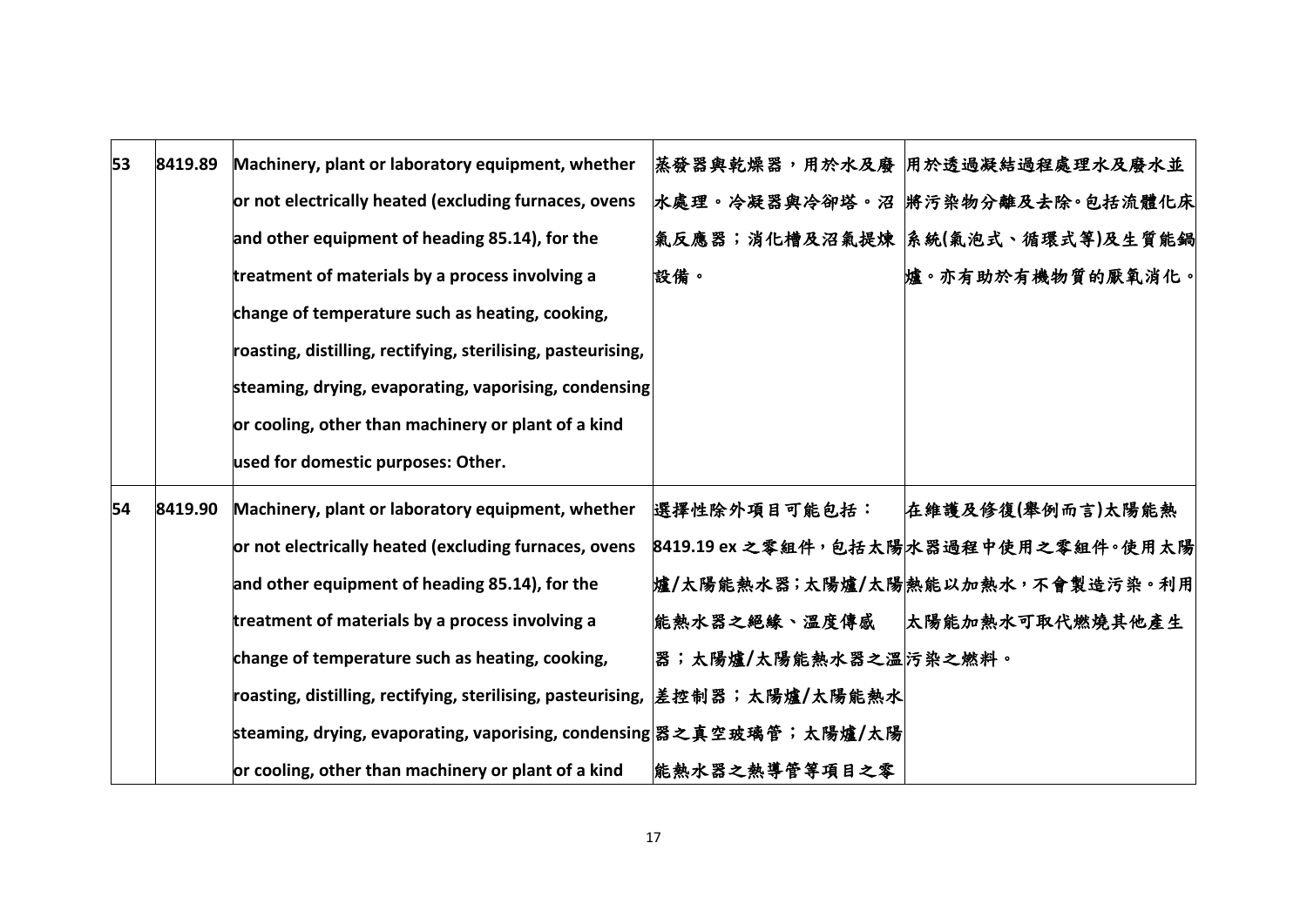|         | used for domestic purposes: Parts.                                                  | 組件。8419.40x、8419.50x、<br>8419.60、8419.89x 之零組件。 |                                                                                                           |
|---------|-------------------------------------------------------------------------------------|-------------------------------------------------|-----------------------------------------------------------------------------------------------------------|
| 8421.19 | Centrifuges, including centrifugal dryers: Other.                                   | 浮油回收設備。                                         | 去除浮在海面上污油並常用於補救<br>漏油情況之設備                                                                                |
| 8421.21 | Centrifuges: Filtering or purifying machinery and                                   |                                                 | 在環境、工業及科學應用中用於過濾<br>及淨化水,包括水處理廠及廢水處理<br>設施。                                                               |
| 8421.29 | Centrifuges: Filtering or purifying machinery and<br>apparatus, for liquids: Other. |                                                 | 透過化學回收、油水分離、篩選或篩<br>濾等方式去除廢水之污染物。                                                                         |
| 8421.39 | Centrifuges: Filtering or purifying machinery and<br>apparatus, for gases: Other.   | 驅動過濾器/工業氣體淨化設備 等。<br>/静電過濾器(除塵器)。               | 選擇性除外項目可能包括:觸  物理性、機械性、化學性、靜電式過<br> 媒轉換器/氣體分離設備/壓力  濾器與淨化器,用於去除揮發性有機<br>達 550 千帕或更高之氣動液壓  化合物、氣體中的固體或液體顆粒 |
|         |                                                                                     |                                                 | apparatus, for liquids: For filtering or purifying water.                                                 |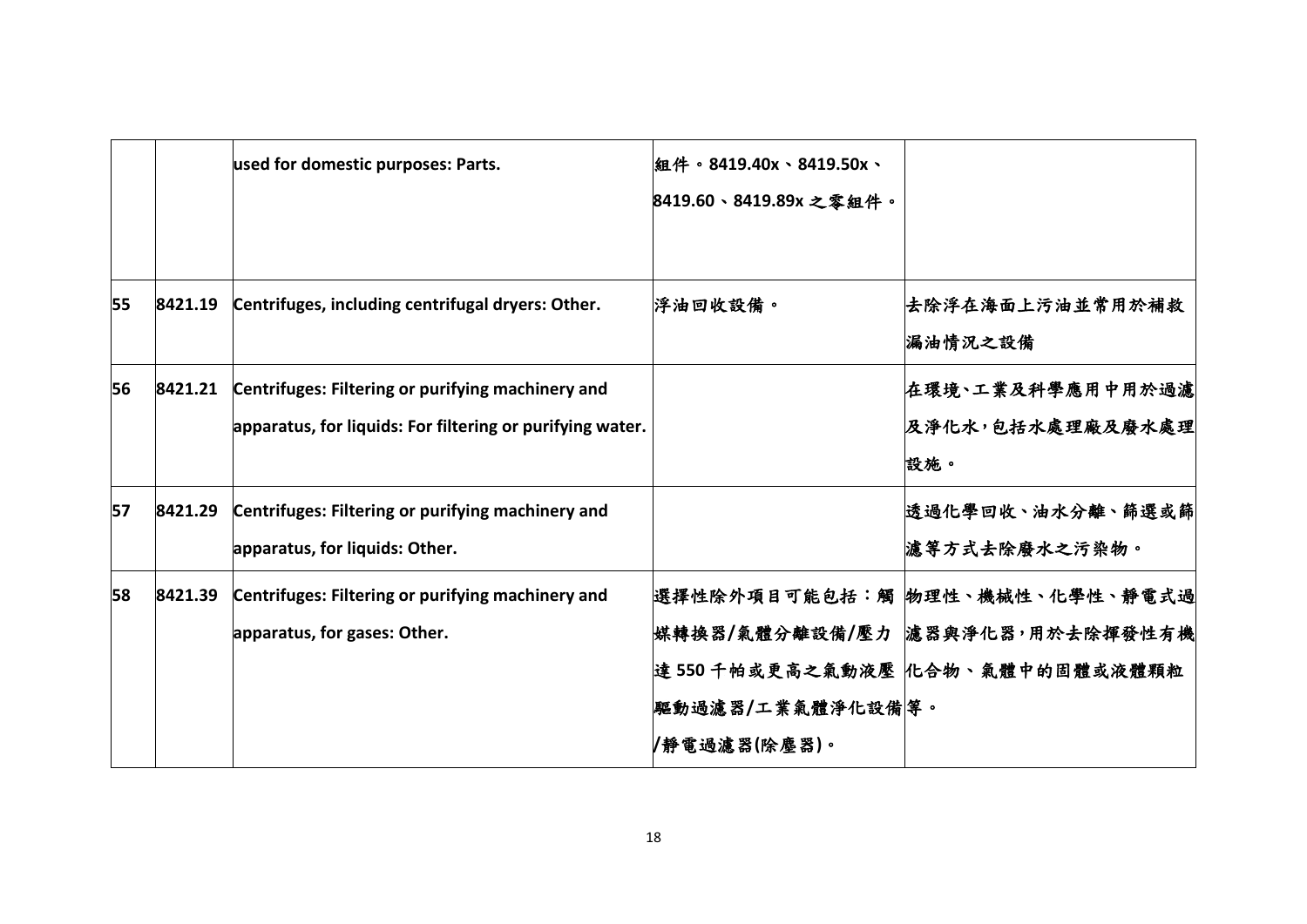| 59 | 8421.91 | Centrifuges: Filtering or purifying machinery and<br>apparatus, for gases: Parts of centrifuges, including<br>centrifugal dryers.                                                                                                                                                                                                                                                                            | 8421.19x 的零組件。                    | 用於維護及修復可去除海上浮油及<br>常用於補救漏油情況之設備。             |
|----|---------|--------------------------------------------------------------------------------------------------------------------------------------------------------------------------------------------------------------------------------------------------------------------------------------------------------------------------------------------------------------------------------------------------------------|-----------------------------------|----------------------------------------------|
| 60 | 8421.99 | Centrifuges: Filtering or purifying machinery and<br>apparatus, for gases: Parts; Other.                                                                                                                                                                                                                                                                                                                     |                                   | 8421.21 及 8421.29 的零組件。包括污泥帶式壓濾機及帶式濃縮器。      |
| 61 | 8422.90 | Dish washing machines; machinery for cleaning or<br>drying bottles or other containers; machinery for<br>filling, closing, sealing or labelling bottles, cans,<br>boxes, bags or other containers; machinery for<br>capsuling bottles, jars, tubes and similar containers;<br>other packing or wrapping machinery (including<br>heat-shrink wrapping machinery); machinery for<br>aerating beverages: Parts. | 清理及乾燥瓶罐之零組件(與<br>8422.20 有關)      | 零組件用於組裝並維護用來清理及<br>乾燥瓶罐之設備,俾使瓶罐可被回收<br>及再利用。 |
| 62 | 8428.33 | Other lifting, handling, loading or unloading<br>machinery (for example, lifts, escalators, conveyors,<br>teleferics): Other continuous-action elevators and                                                                                                                                                                                                                                                 | 式輸送機,長度超過4公尺,<br>輸送能力不低於 20m3/hr。 | 選擇性除外項目可能包括槽帶  用於輸送處理廠周邊之廢棄物。                |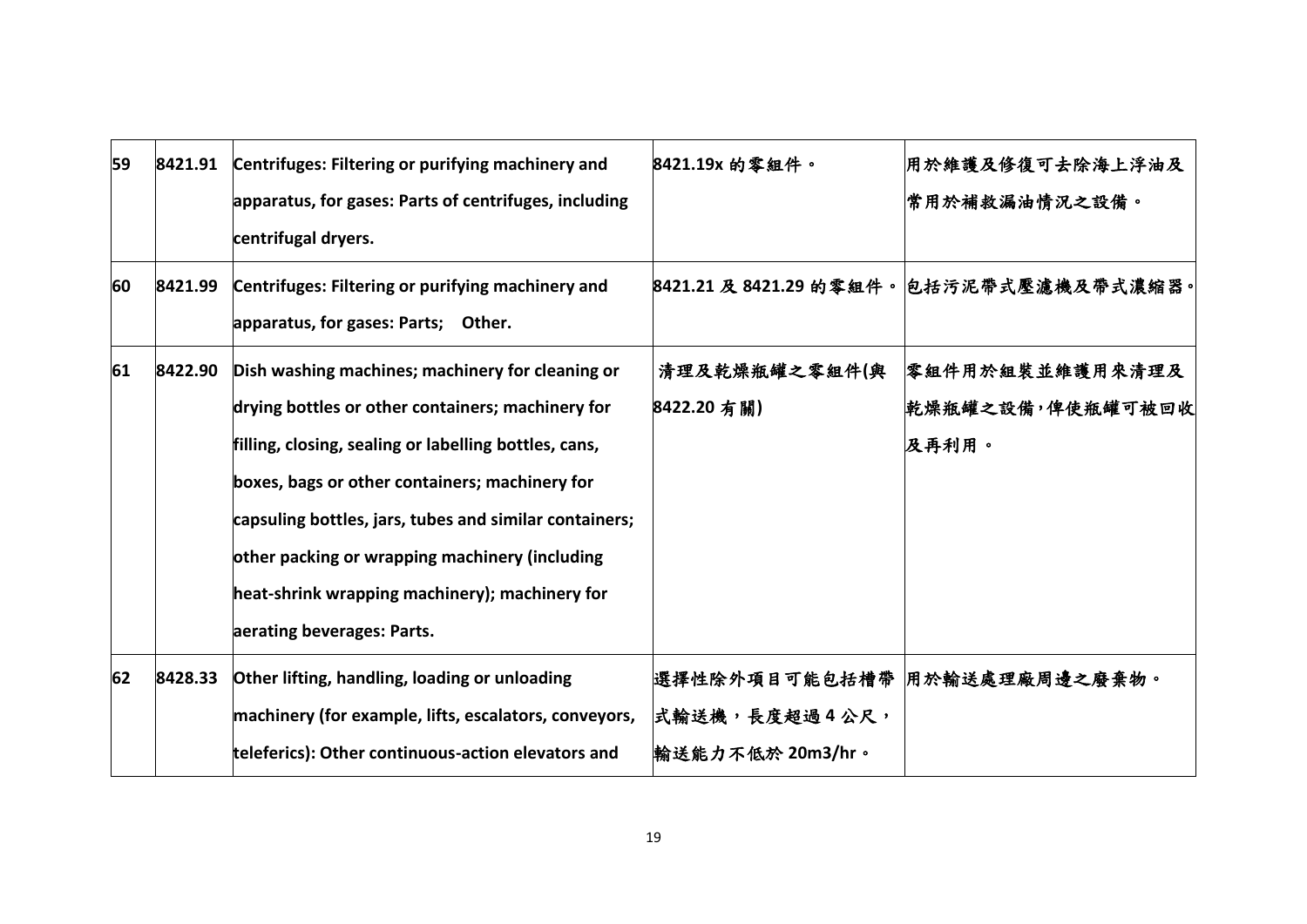|    |         | conveyors, for goods or materials: Other, belt type. |               |                                    |
|----|---------|------------------------------------------------------|---------------|------------------------------------|
| 63 | 8466.94 | Parts and accessories suitable for use solely or     |               | 8469.21 項下描述之機器的零組有助於壓實及壓縮金屬,包括用於回 |
|    |         | principally with the machines of heading 84.56 to    | 件。            | 收者。                                |
|    |         | 84.65, including work or tool holders, self-opening  |               |                                    |
|    |         | dieheads, dividing heads and other special           |               |                                    |
|    |         | attachments for machine-tools; tool holders for any  |               |                                    |
|    |         | type of tool for working in the hand: Other; For     |               |                                    |
|    |         | machines of heading 84.62 or 84.63.                  |               |                                    |
| 64 | 8474.10 | Machinery for sorting, screening, separating or      | 用於將固態物質分類、篩選、 | 廢棄物分類及處理設備、廢棄物減量                   |
|    |         | washing.                                             | 分離、清洗之機器。     | 或再利用。                              |
| 65 | 8474.20 | Machinery for crushing or grinding.                  |               | 用於固體廢棄物處理或回收。                      |
| 66 | 8474.39 | Machinery for mixing or kneading: Other              |               | 用於混合或揉合固態物質之其 廢棄物分類及處理設備、廢棄物減量     |
|    |         |                                                      | 他機器。          | 或再利用。                              |
|    |         |                                                      |               |                                    |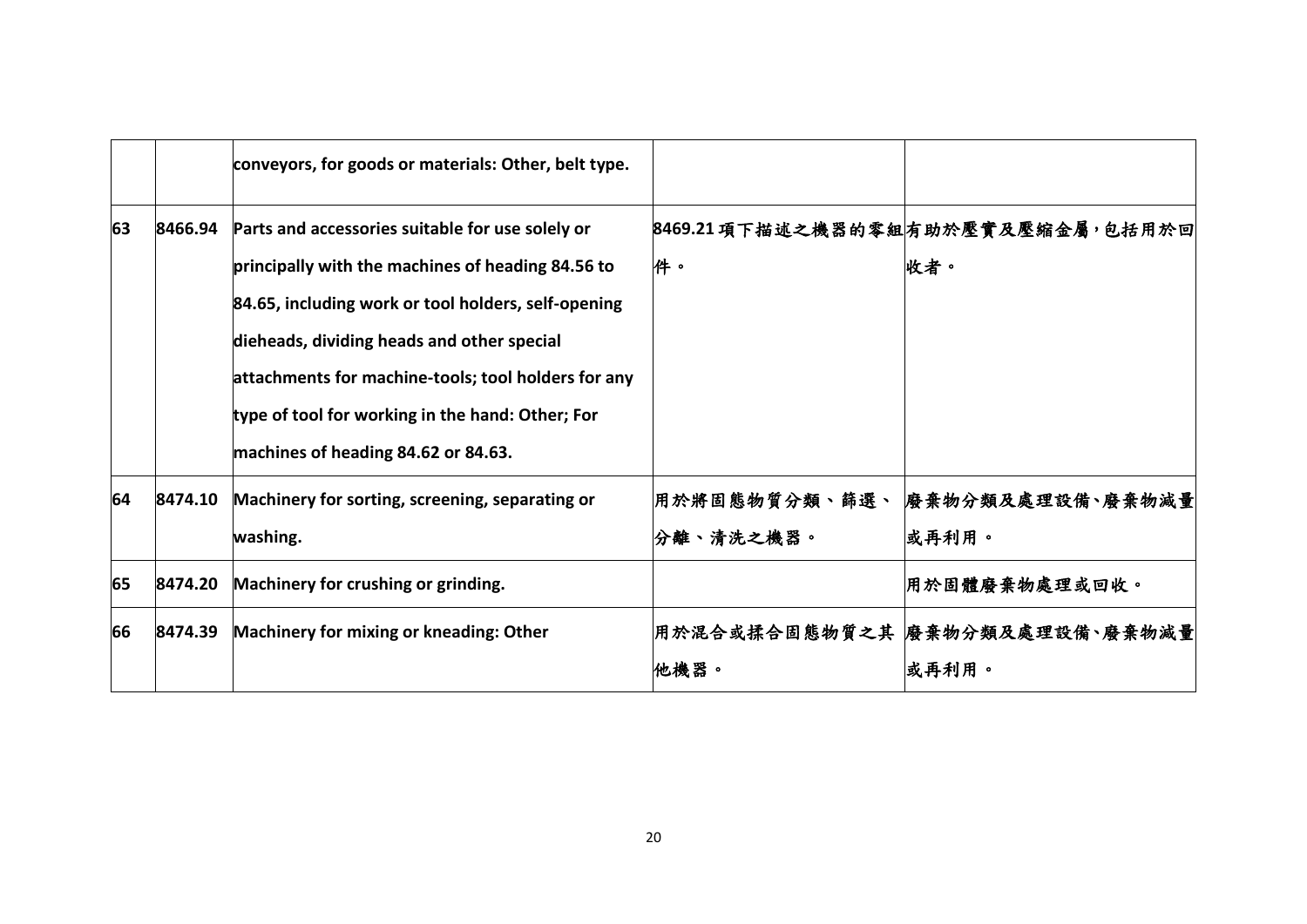| 67 | 8474.80 | Machinery for sorting, screening, separating,                 | 用於將固態物質混凝、造模、 廢棄物減量或再利用。 |                  |
|----|---------|---------------------------------------------------------------|--------------------------|------------------|
|    |         |                                                               |                          |                  |
|    |         | washing, crushing, grinding, mixing or kneading earth, 造型之機器。 |                          |                  |
|    |         | stone or other mineral substances, in solid form;             |                          |                  |
|    |         | machinery for agglomerating, shaping or moulding              |                          |                  |
|    |         | solid mineral fuels, ceramic paste, unhardened                |                          |                  |
|    |         | cements, plastering materials or other mineral                |                          |                  |
|    |         | products in powder or paste form; machines for                |                          |                  |
|    |         | forming foundry moulds of sand: Other.                        |                          |                  |
| 68 | 8474.90 | Machinery for sorting, screening, separating,                 | 84.74 項下機器之零組件。          | 廢棄物分類及處理設備、廢棄物減量 |
|    |         | washing, crushing, grinding, mixing or kneading earth,        |                          | 或再利用。            |
|    |         | stone or other mineral substances, in solid form;             |                          |                  |
|    |         | machinery for agglomerating, shaping or moulding              |                          |                  |
|    |         | solid mineral fuels, ceramic paste, unhardened                |                          |                  |
|    |         | cements, plastering materials or other mineral                |                          |                  |
|    |         | products in powder or paste form; machines for                |                          |                  |
|    |         | forming foundry moulds of sand: Parts.                        |                          |                  |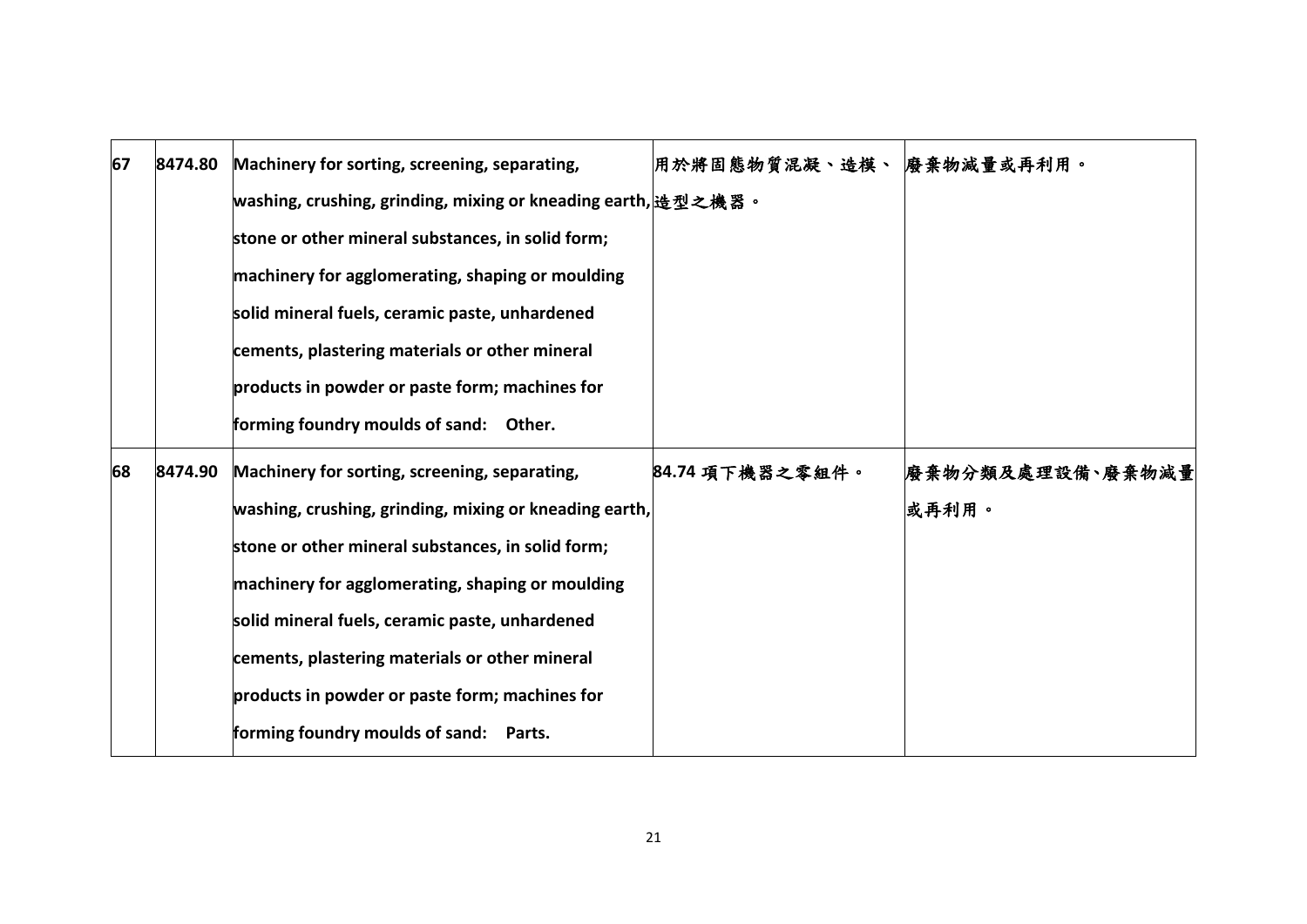| 69 | 8479.82 | Machines and mechanical appliances having          |               | 用於將廢棄物分類、篩選、碾  用於整備廢棄物以供回收;處理過程 |
|----|---------|----------------------------------------------------|---------------|---------------------------------|
|    |         | individual functions, not specified or included    |               | 碎、磨碎、切碎、清洗及壓縮  中攪拌廢水;整備有機廢棄物以供製 |
|    |         | elsewhere in this Chapter: Other machines and      |               | 的設備。 廢水處理攪拌器;快作堆肥;(製作堆肥可使廢棄物送往  |
|    |         | mechanical appliances: Mixing, kneading, crushing, | 速攪拌器及絮凝器。     | 垃圾掩埋場的量大幅降低,並可恢復                |
|    |         | grinding, screening, sifting, homogenising,        |               | 廢棄物中有價值營養及能源含量)。                |
|    |         | emulsifying or stirring machines.                  |               |                                 |
| 70 | 8479.89 | Machines and mechanical appliances having          |               | 選擇性除外項目可能包括:垃 用於大量環境管理領域,包括廢棄   |
|    |         | individual functions, not specified or included    |               | 圾及其他廢棄物壓實機;壓碎  物、廢水、飲水生產及土壤復育之機 |
|    |         | elsewhere in this Chapter: Other machines and      |               | 機;集塵、貯塵設備;水及廢  器及應用裝置。槽式堆肥系統可控管 |
|    |         | mechanical appliances: Other.                      | 水收集與抽樣設備;氯製造  | 大量廢棄物並加速分解。垃圾壓實機                |
|    |         |                                                    | 器;分離固體/液體物質之設 | 減少固體廢棄物數量,使廢棄物運輸                |
|    |         |                                                    | 備;絮凝器或污水污泥濃縮  | 及處置更有效率。                        |
|    |         |                                                    | 劑;用於監測掩埋廢氣之機器 |                                 |
|    |         |                                                    | 奥儀器;用以處理有機廢棄物 |                                 |
|    |         |                                                    | 之厭氧消化器,包括生物沼氣 |                                 |
|    |         |                                                    | 之生產;處理垃圾掩埋滲出水 |                                 |
|    |         |                                                    | 之機器與儀器;堆肥之機器、 |                                 |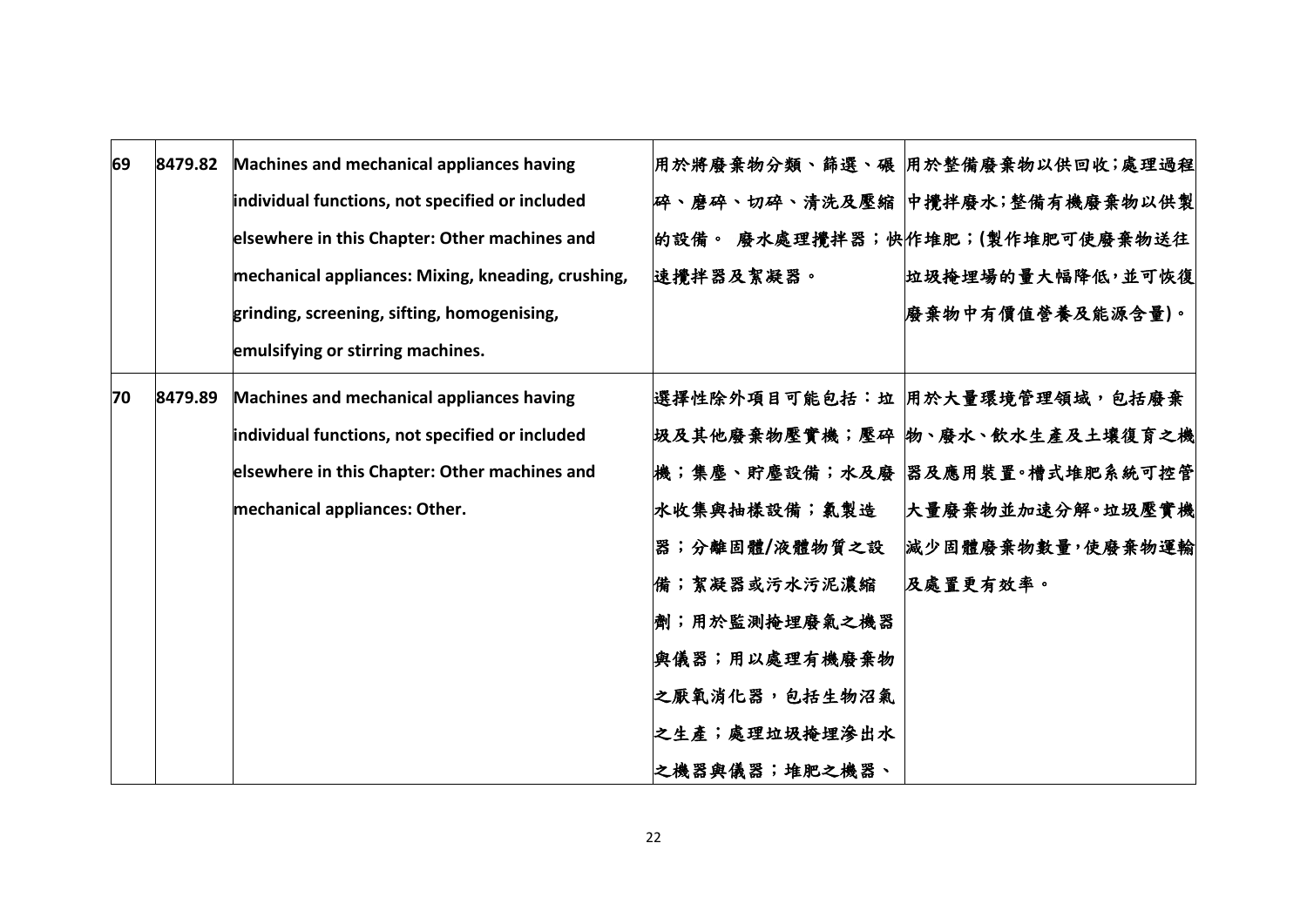|    |         |                                                        | 儀器與車輛;土壤取樣設備; |                                              |
|----|---------|--------------------------------------------------------|---------------|----------------------------------------------|
|    |         |                                                        | 土壤復育設備;漏油補救之機 |                                              |
|    |         |                                                        | 器與應用裝置;以及水草收割 |                                              |
|    |         |                                                        | 機。            |                                              |
| 71 | 8479.90 | Machines and mechanical appliances having              |               | 8479.82x及8479.89x的零組件。  同 8479.89  用於大量環境管理領 |
|    |         | individual functions, not specified or included        |               | 域,包括廢棄物、廢水、飲水生產及                             |
|    |         | elsewhere in this Chapter: Other machines and          |               | 土壤復育之機器及應用裝置。槽式堆                             |
|    |         | mechanical appliances: Parts                           |               | 肥系統可控管大量廢棄物並加速分                              |
|    |         |                                                        |               | 解。垃圾壓實機減少固體廢棄物數                              |
|    |         |                                                        |               | 量,使廢棄物運輸及處置更有效率。                             |
| 72 | 8481.80 | Taps, clocks, valves and similar appliances for pipes, |               | 用於處理過程中掌控並輸送廢水或                              |
|    |         | boiler shells, tanks, vats or the like, including      |               | 泥漿。                                          |
|    |         | pressure-reducing valves and thermostatically          |               |                                              |
|    |         | controlled valves: Other appliances.                   |               |                                              |
| 73 | 8481.90 | Taps, clocks, valves and similar appliances for pipes, |               | 用於有效管理、控制、掌控及輸送                              |
|    |         | boiler shells, tanks, vats or the like, including      |               | 水。                                           |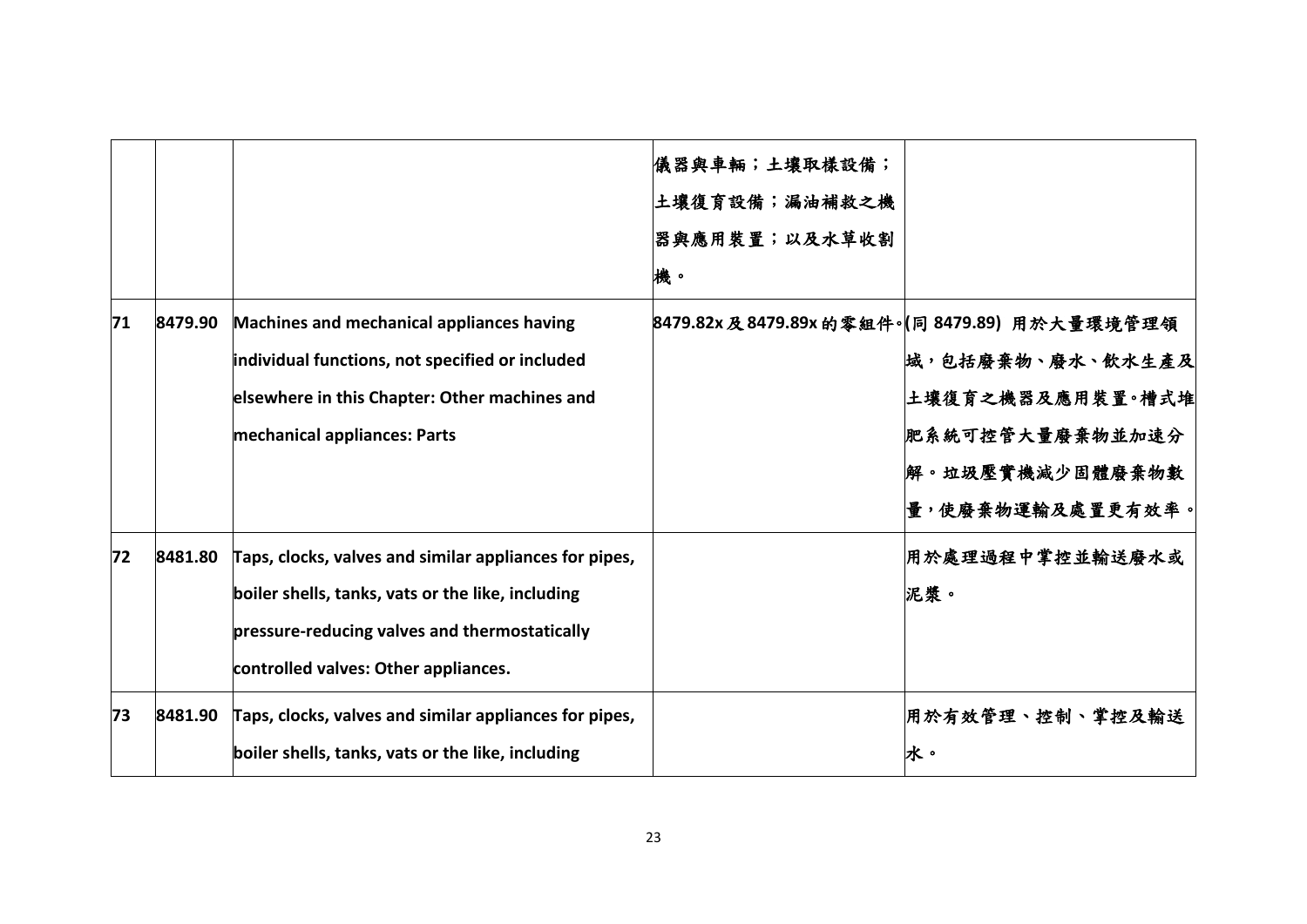|    |         | pressure-reducing valves and thermostatically<br>controlled valves: Parts.                                                                                                                                                        |                          |                                                                                                                                        |
|----|---------|-----------------------------------------------------------------------------------------------------------------------------------------------------------------------------------------------------------------------------------|--------------------------|----------------------------------------------------------------------------------------------------------------------------------------|
| 74 | 8483.40 | Gears and gearing, other than toothed wheels, chain  風力發電機組齒輪箱。<br>sprockets and other transmission elements presented<br>separately; ball or roller screws; gear boxes and other<br>speed changers, including torque converters. |                          | 齒輪箱將風力發電機葉片(相對較慢<br> 的)的轉速轉換為為生產(可再生)電<br><b> 力所需之速度。</b>                                                                              |
| 75 | 8483.60 | Clutches and shaft couplings (including universal<br>joints)                                                                                                                                                                      | 發電渦輪機一併使用以產生電  系統。<br>力。 | 進口離合器及聯軸器,與風力  用於初步組裝、修復及維護風力發電                                                                                                        |
| 76 | 8501.62 | Electric generators: Ac generators (alternators) of an<br>output exceeding 75 kVA but not exceeding 375 kVA.                                                                                                                      |                          | <b> 在可再生能電廠中與鍋爐及渦輪機</b><br>併用(亦列於 8406.81 及 8406.82 項<br>下)以產生電力。必須結合使用這些<br>渦輪機與發電機以利用可再生燃料<br>(如生物質)生產電力。功率「超過75<br>千伏安,但不超過375千伏安」。 |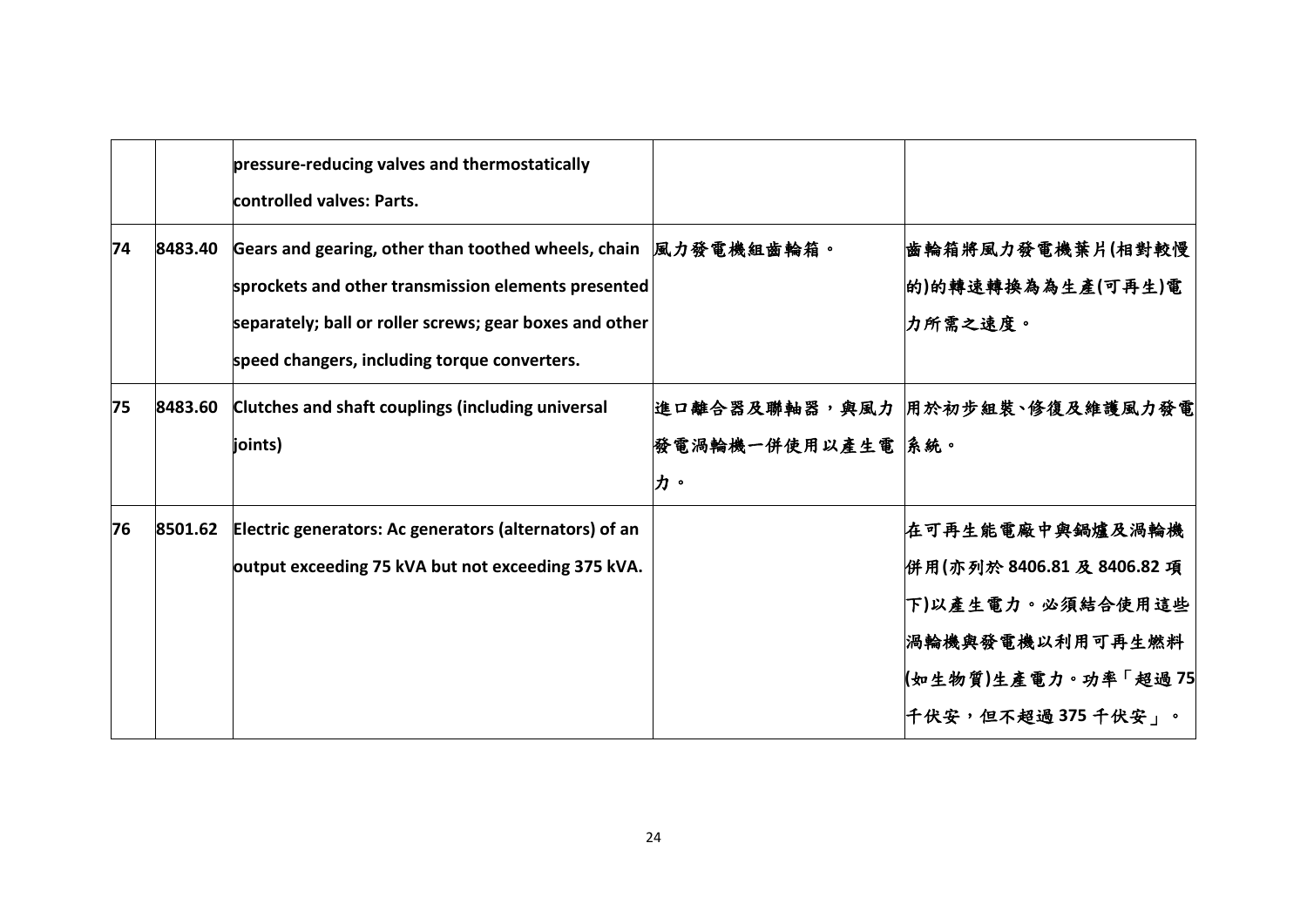| 77 | 8501.63 | Electric generators: Ac generators (alternators) of an | <b> 在可再生能電廠中與鍋爐及渦輪機</b>    |
|----|---------|--------------------------------------------------------|----------------------------|
|    |         | output exceeding 375 kVA but not exceeding 750         | 併用(亦列於 8406.81 及 8406.82 項 |
|    |         | kVA.                                                   | 下)以產生電力。必須結合使用這些           |
|    |         |                                                        | 渦輪機與發電機以利用可再生燃料            |
|    |         |                                                        | (如生物質)生產電力。功率「超過 75        |
|    |         |                                                        | 千伏安,但不超過 375 千伏安」。         |
| 78 | 8501.64 | Electric generators: Ac generators (alternators) of an | <b> 在可再生能電廠中與鍋爐及渦輪機</b>    |
|    |         | output exceeding 750 kVA.                              | 併用(亦列於 8406.81 及 8406.82 項 |
|    |         |                                                        | 下)以產生電力。必須結合使用這些           |
|    |         |                                                        | 渦輪機與發電機以利用可再生燃料            |
|    |         |                                                        | (如生物質)生產電力。功率「超過 750       |
|    |         |                                                        | ├千伏安」。                     |
| 79 | 8502.31 | Electric generating sets and rotary converters: Other  | 自可再生資源(風力)中生產電力。           |
|    |         | generating sets: Wind-powered.                         |                            |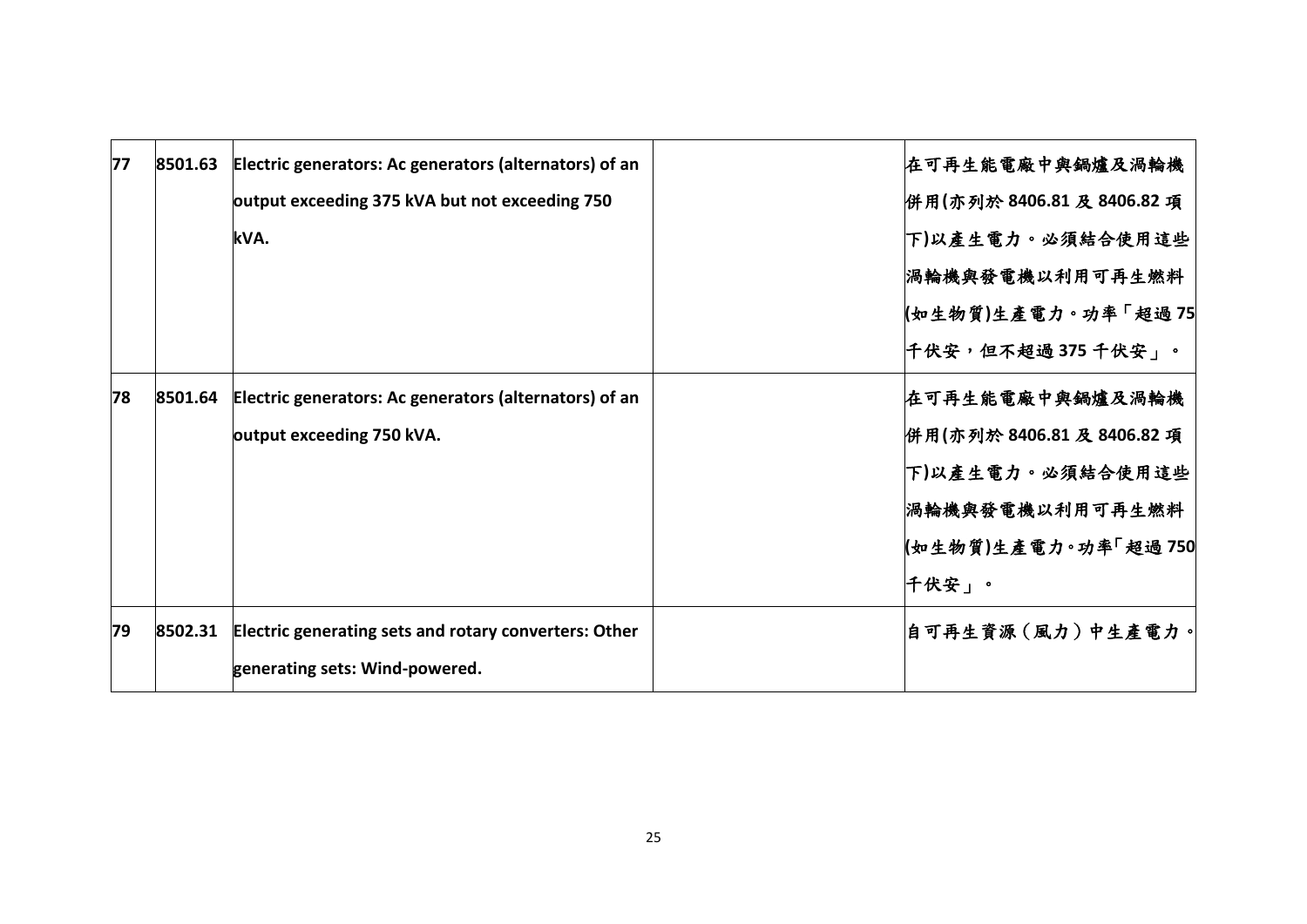| 80 | 8502.39 | Electric generating sets and rotary converters: Other |                     | 選擇性除外項目可能包括:利   熱電聯產系統同時產生可利用之電          |
|----|---------|-------------------------------------------------------|---------------------|------------------------------------------|
|    |         | generating sets: Other.                               |                     | 用生質能或生物沼氣之熱電聯  力及熱。微型熱電聯產系統在家中使          |
|    |         |                                                       |                     | 產系統;可攜式太陽能發電裝  用極有效率,尤其在天然氣管線網及          |
|    |         |                                                       |                     | 置;太陽能發電機; 小型水力 熱水集中加熱十分普遍之處。 「分          |
|    |         |                                                       |                     | 發電廠; 海浪發電廠;以及生  散式發電」也將透過全國電網輸電之         |
|    |         |                                                       | 質能發電廠之燃氣渦輪機。        | 損失降到最低,減少了提高集中式發                         |
|    |         |                                                       |                     | 電容量及輸電網絡之需求。                             |
| 81 | 8503.00 | Parts suitable for use solely or principally with the |                     | 8502.31 的零件以及選擇性除外8483.40 (可再生能源系統)項下所列  |
|    |         | machines of heading 85.01 or 85.02.                   | 項目可能包括: 8502.39x。   | 出之發電機與發電機組的零組件·相                         |
|    |         |                                                       |                     | 關零組件包括,例如風力發電渦輪機                         |
|    |         |                                                       |                     | 之機艙與葉片。                                  |
| 82 | 8504.40 | Electric static converters.                           |                     | 8502.39 與 8541.40 之機器併用 將太陽能轉換為電力,並可用於將來 |
|    |         |                                                       | <b> 之變壓器,以產生電力。</b> | 自太陽能電板/太陽能電池之直流電                         |
|    |         |                                                       |                     | 轉換成常規交流電,後者可運用於諸                         |
|    |         |                                                       |                     | 多家用及辦公室用品,例如廚房電                          |
|    |         |                                                       |                     | 器、微波爐、電視、收音機、電腦等。                        |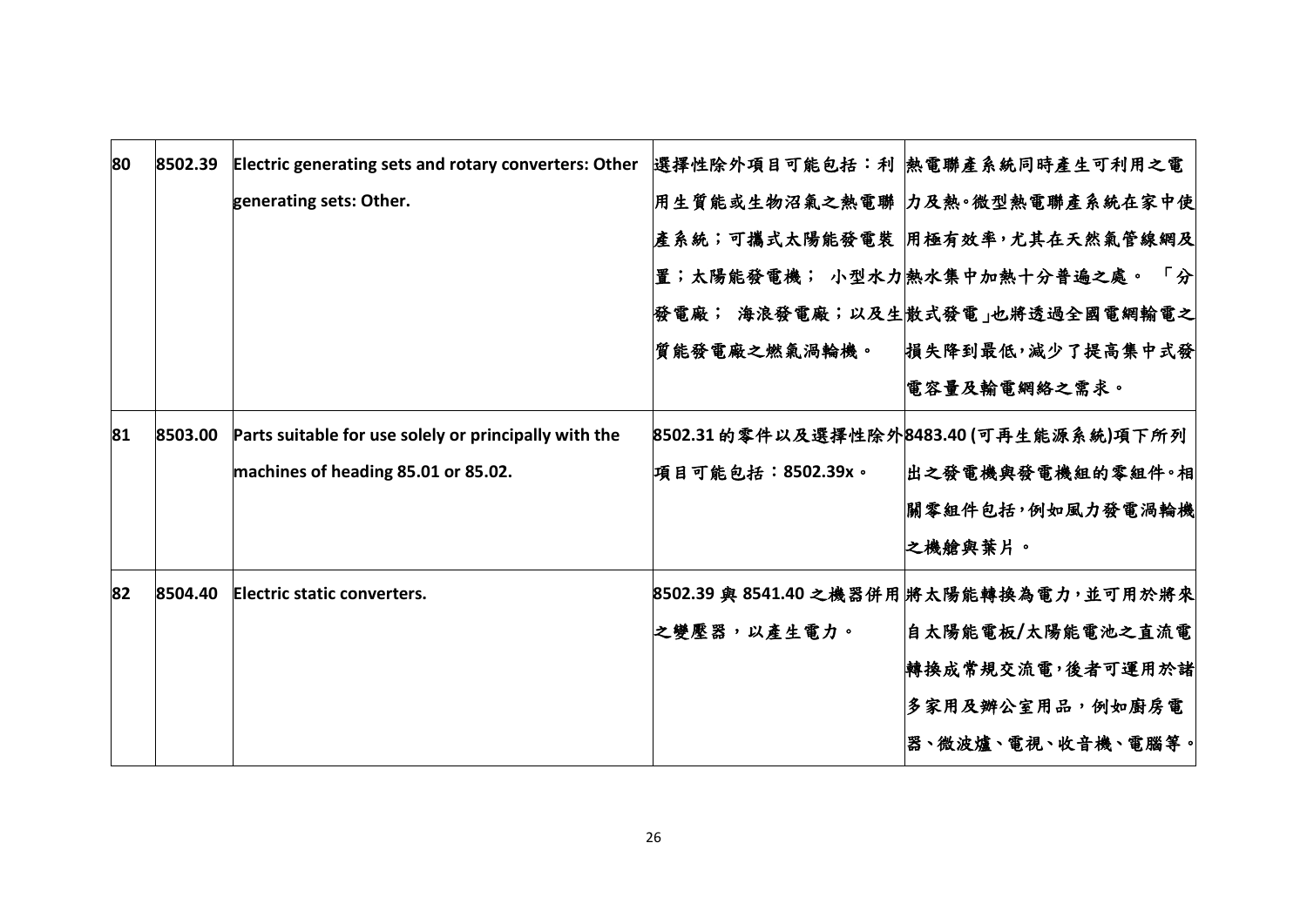| 83 | 8504.90 | Electric transformers, static converters (for example, 8504.40x 的零組件。 |                 | 可將來自可再生能源發電機組的直          |
|----|---------|-----------------------------------------------------------------------|-----------------|--------------------------|
|    |         | and indictors: Other.<br>rectifiers)                                  |                 | 流電轉換為常規的交流電。             |
| 84 | 8505.90 | Electro-magnets; permanent magnets and articles                       | 電磁鐵;磁性分離器零組件;   | 用於去除廢棄物之金屬含量,俾以回         |
|    |         | intended to become permanent magnets after                            | 磁滑輪;懸吊磁選機與磁鼓。   | 收。                       |
|    |         | magnetisation; electro-magnetic or permanent                          |                 |                          |
|    |         | magnet chucks, clamps and similar holding devices;                    |                 |                          |
|    |         | electro-magnetic couplings, clutches and brakes,                      |                 |                          |
|    |         | electro-magnetic lifting heads: Parts.                                |                 |                          |
| 85 | 8507.80 | Electric accumulators, including separators thereof,                  | 電池容量不低於 100 千瓦。 | 高級蓄電池可讓公用水電設施輕易          |
|    |         | whether or not rectangular (including square): Other                  |                 | 轉換高峰期及非高峰期之間的負載          |
|    |         | accumulators.                                                         |                 | 用電,從而大為降低電力網損耗並提         |
|    |         |                                                                       |                 | <b> 升能源效率。這些電池亦有助於可再</b> |
|    |         |                                                                       |                 | 生能源並支持智慧電網整合到公用          |
|    |         |                                                                       |                 | 水電事業中。                   |
| 86 | 8512.10 | Electrical lighting or signalling equipment (excluding                |                 | 自行車及其零配件在減少汽車廢氣          |
|    |         | articles of heading 85.39), windscreen wipers,                        |                 | 排放、空氣污染及溫室效應等發揮正         |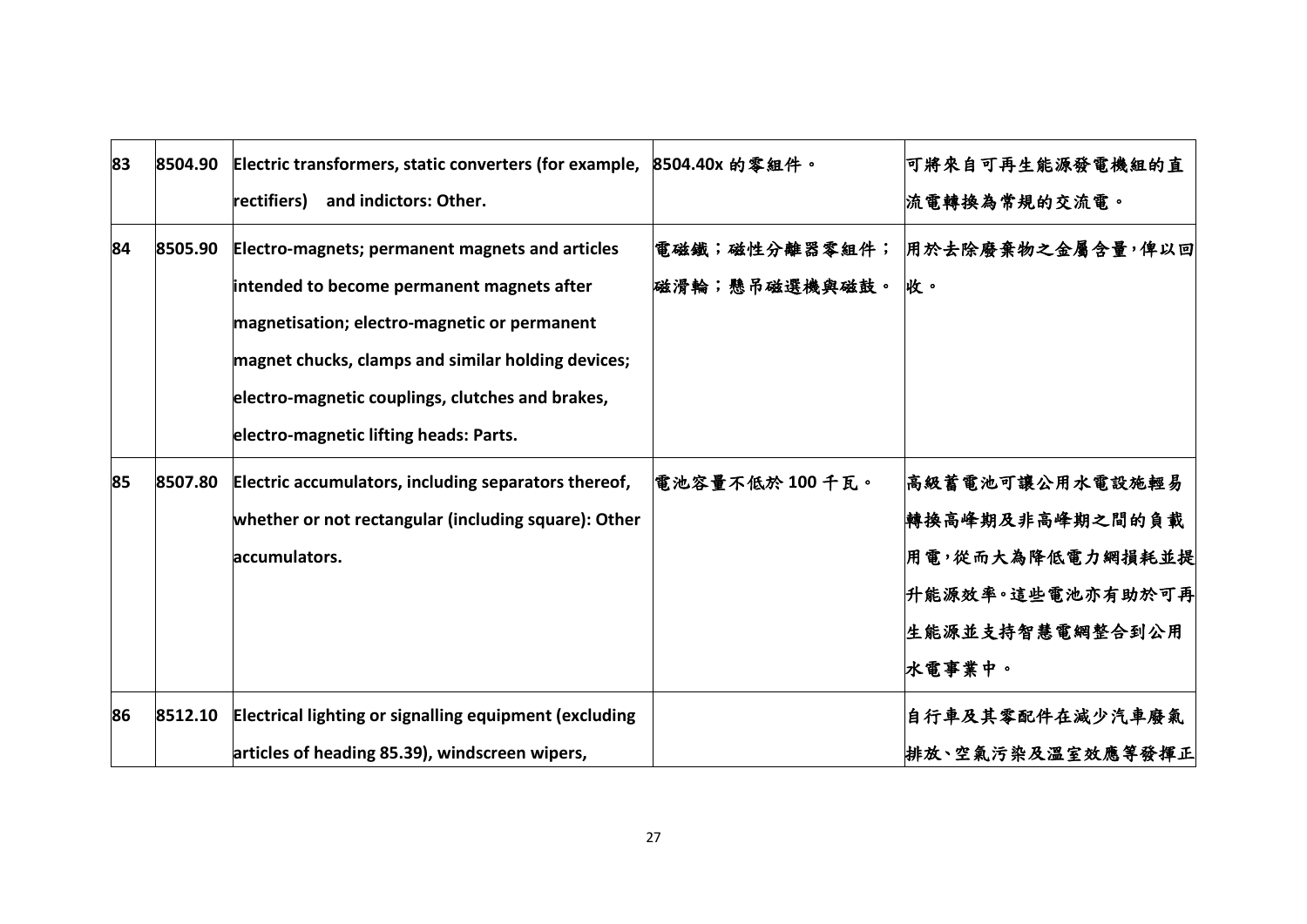|    |         | defrosters and demisters, of a kind used for cycles or<br>motor vehicles: Lighting or visual equipment of a kind<br>used on bicycles.                                                                                                                                                                                                                                                                                  | 面效果。                                                                   |
|----|---------|------------------------------------------------------------------------------------------------------------------------------------------------------------------------------------------------------------------------------------------------------------------------------------------------------------------------------------------------------------------------------------------------------------------------|------------------------------------------------------------------------|
| 87 | 8514.10 | Industrial or laboratory electric furnaces and ovens<br> (including those functioning by induction or dielectric  棄物焚化路及熱焚化爐或觸媒  物。觸媒焚化爐被設計來藉由加熱被<br> loss); other industrial or laboratory equipment for the $ \! \:\!\bigtriangledown \hspace*{-0.3mm} \bigstar \hspace*{-0.3mm} \bigstar \,$ $\! \cdot \,$<br>heat treatment of materials by induction or dielectric<br>loss: Resistance heated furnaces and ovens. | 選擇性除外項目可能包括:廢  這些產品用於銷毀固體及有害廢棄<br>污染空氣及氧化有機成分,以銷毀污<br> 染物(例如揮發性有機化合物)。 |
| 88 | 8514.20 | Industrial or laboratory electric furnaces and ovens<br> (including those functioning by induction or dielectric  棄物焚化爐及熱焚化爐或觸媒  物。觸媒焚化爐被設計來藉由加熱被<br>loss); other industrial or laboratory equipment for the $\mathcal{R}\text{·}$ 爐 。<br>heat treatment of materials by induction or dielectric<br>loss: Furnaces and ovens functioning by induction or<br>dielectric loss.                                           | 選擇性除外項目可能包括:廢 這些產品用於銷毀固體及有害廢棄<br>污染空氣及氧化有機成分,以銷毀污<br> 染物(例如揮發性有機化合物)。  |
| 89 | 8514.30 | Industrial or laboratory electric furnaces and ovens<br> (including those functioning by induction or dielectric  棄物焚化爐及熱焚化爐或觸媒  染空氣及氧化有機成分,以銷毀污染                                                                                                                                                                                                                                                                      | 選擇性除外項目可能包括:廢 觸媒焚化爐被設計來藉由加熱被污                                          |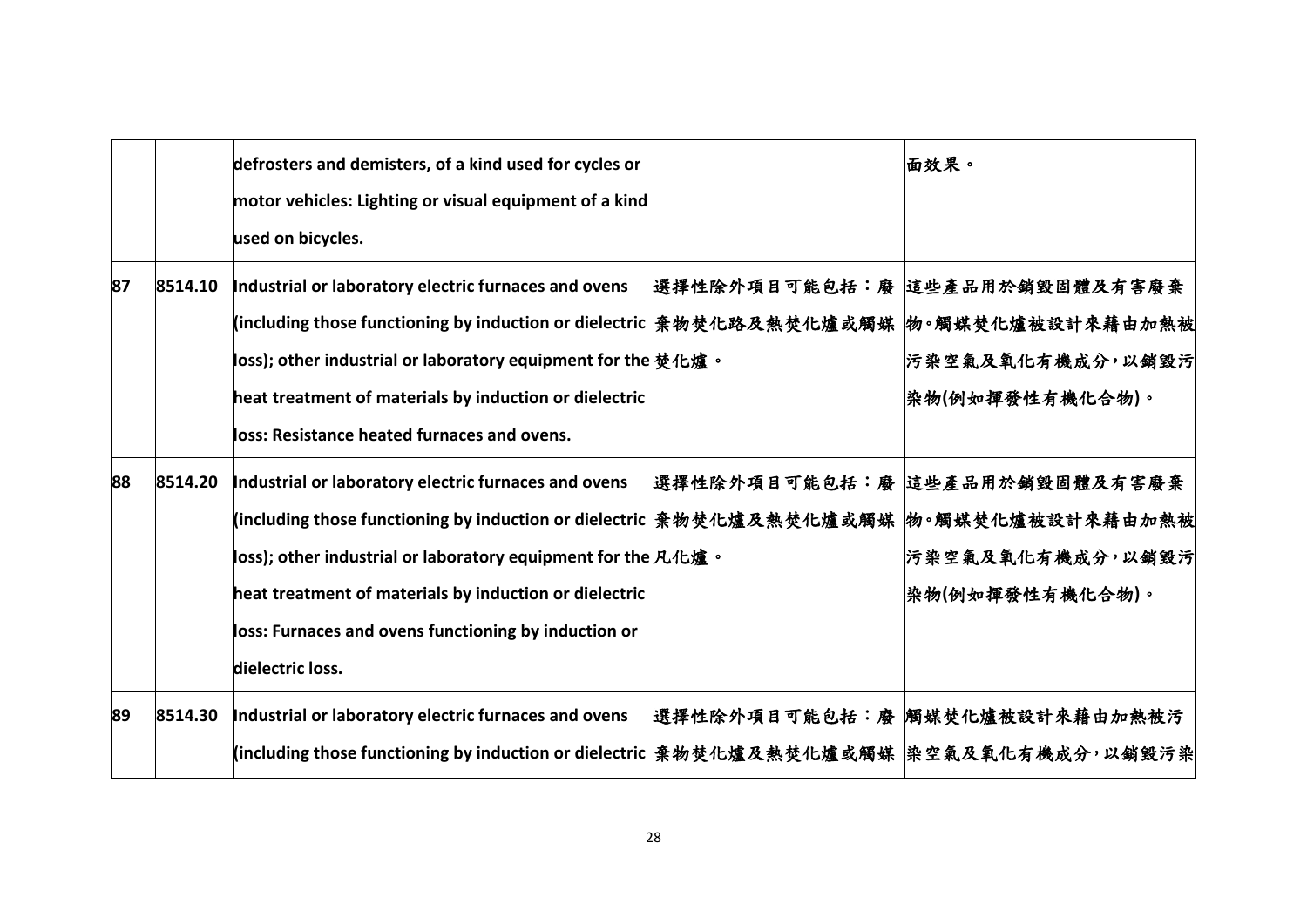|    |         | loss); other industrial or laboratory equipment for the $ \text{\#} \text{\#} \text{\#} \cdot \text{\#}$ $\cdot$<br>heat treatment of materials by induction or dielectric<br>loss: Other furnaces and ovens.                                                                                            |            | 物(例如揮發性有機化合物)。                                                 |
|----|---------|----------------------------------------------------------------------------------------------------------------------------------------------------------------------------------------------------------------------------------------------------------------------------------------------------------|------------|----------------------------------------------------------------|
| 90 | 8514.90 | Industrial or laboratory electric furnaces and ovens<br>(including those functioning by induction or dielectric 8514.10x、8514.30x 及 8514.30x协熱被污染空氣及氧化有機成分,以<br> loss); other industrial or laboratory equipment for the 之零組件。<br>heat treatment of materials by induction or dielectric<br>loss: Parts. | 選擇性除外項目包括: | 列出之設備的零組件將有助於藉由<br>銷毀污染物(例如揮發性有機化合<br>物)。                      |
| 91 | 8516.29 | Electric space heating apparatus and electric soil<br>heating apparatus: Other.                                                                                                                                                                                                                          | 電氣土壤加熱器    | 利用熱力消毒或移除來自土壤的有<br>機化合物(例如殺蟲劑、碳氫化合<br>物),並在處理過程之前使受污染土<br>壤乾燥。 |
| 92 | 8258.51 | Monitors and projectors, not incorporating television LED 螢幕 - 電腦螢幕<br>reception apparatus; reception apparatus for<br>television, whether or not incorporating<br>radio-broadcast receivers or sound or video recording                                                                                 |            | 二氧化碳低排放,使用較少電力。                                                |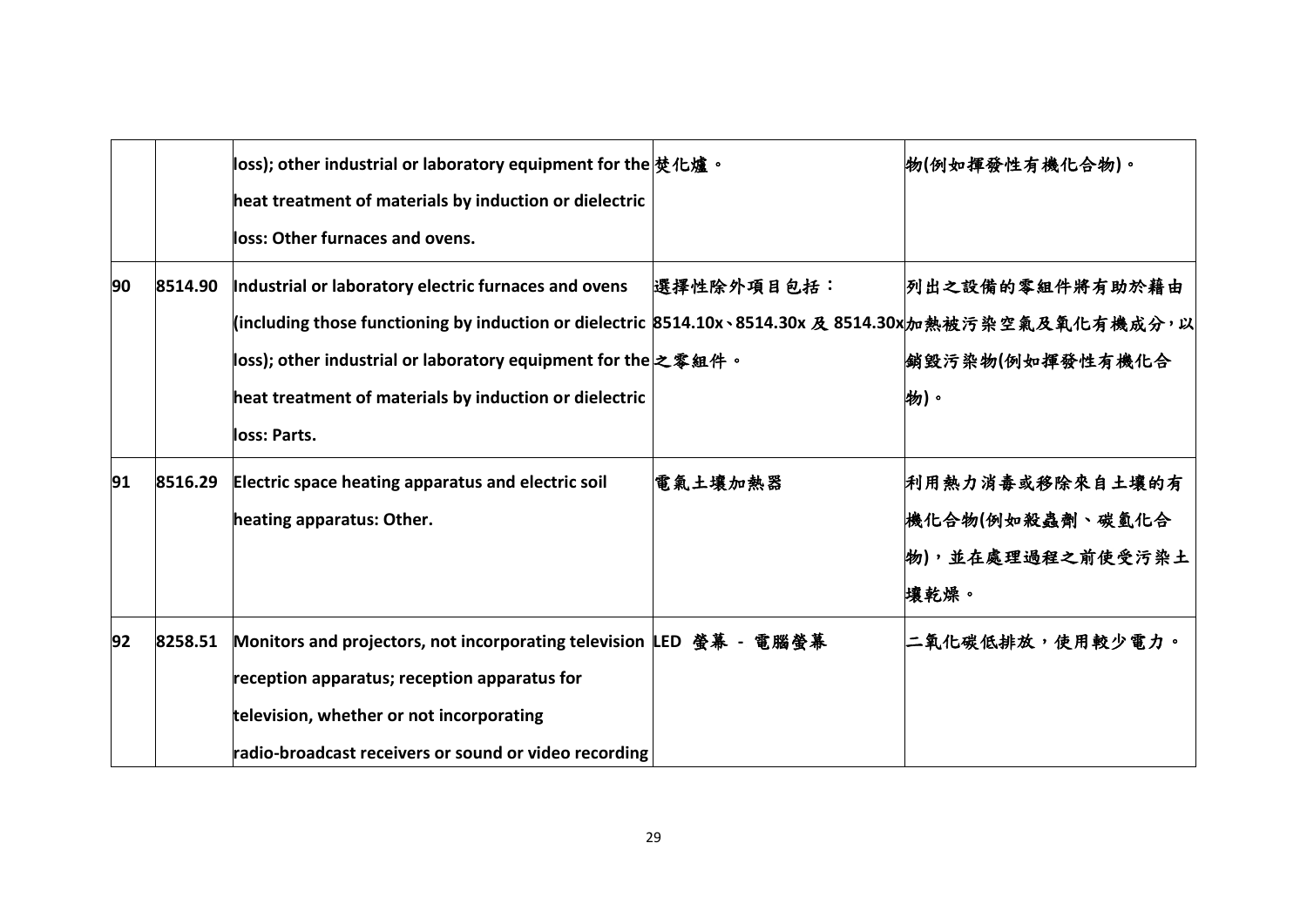|    |         | or reproducing apparatus: Other monitors of a kind<br>solely or principally used in an automatic data<br>processing system of heading 84.71.                                                                                                                          |          |                                                                   |
|----|---------|-----------------------------------------------------------------------------------------------------------------------------------------------------------------------------------------------------------------------------------------------------------------------|----------|-------------------------------------------------------------------|
| 93 | 8528.59 | Monitors and projectors, not incorporating television LED 螢幕 - 電腦螢幕<br>reception apparatus; reception apparatus for<br>television, whether or not incorporating<br>radio-broadcast receivers or sound or video recording<br>or reproducing apparatus: Other monitors. |          | 二氧化碳低排放,使用較少電力。                                                   |
| 94 | 8539.31 | Electric filament or discharge lamps, including sealed  用於熱及能源管理。<br>beam lamp units and ultra-violet or infra-red lamps;<br>arc-lamps: Discharge lamps, other than ultra-violet<br>lamps: Fluorescent, hot cathode.                                                  |          | 與白熾燈泡相較,螢光燈耗用較少能<br>源且每一流明產生較少熱能,有利於<br>熱及能源管理。                   |
| 95 | 8541.40 | Photosensitive semiconductor devices, including<br>photovoltaic cells whether or not assembled in<br>modules or made up into panels; light emitting<br>diodes.                                                                                                        | 太陽能電池組件。 | 太陽能電池能以對環境友善方式生<br> 產電力(不產生排放、噪音或熱能)。<br>特別適合於距離電力網遙遠地方之<br>電力生產。 |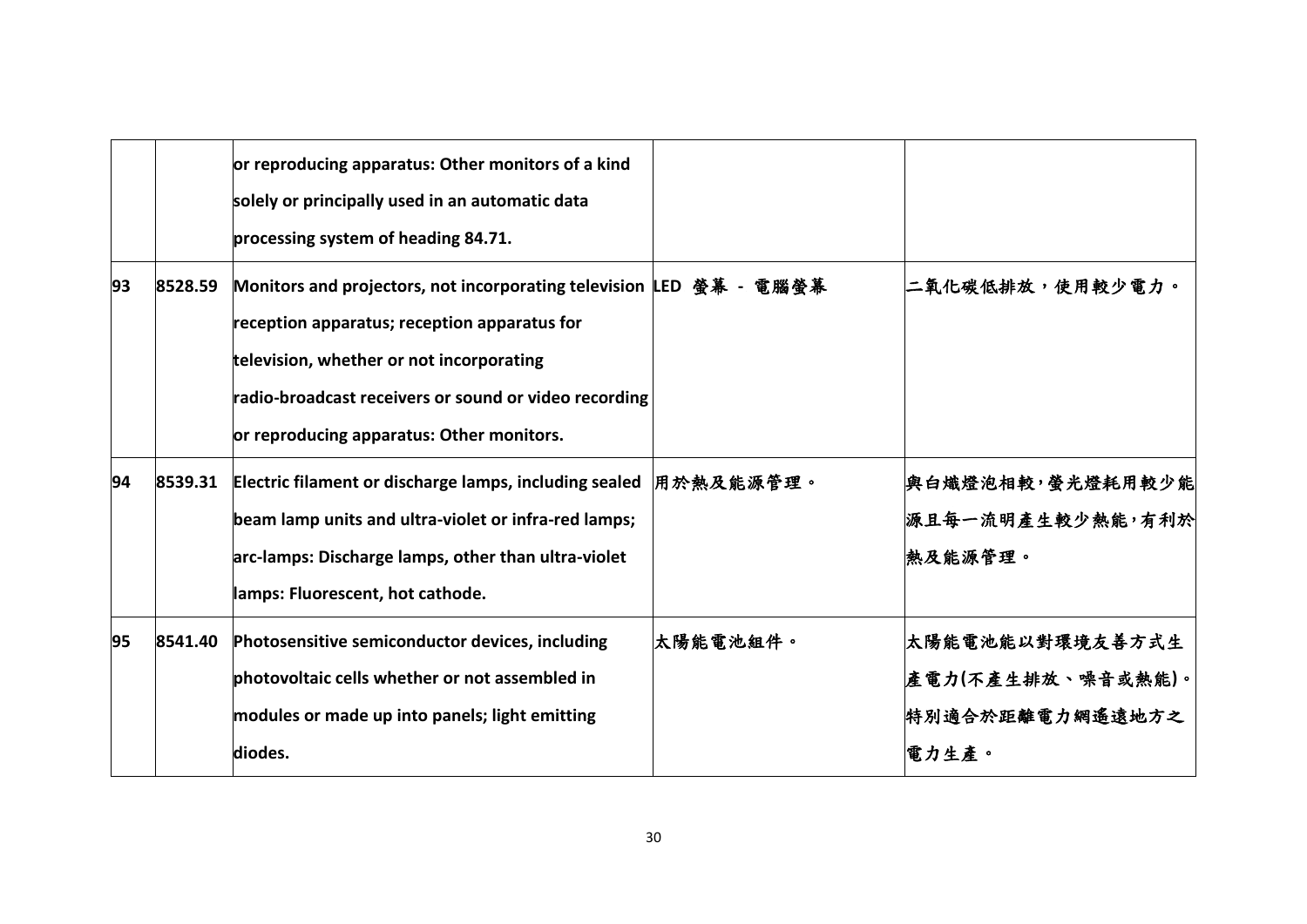| 96 | 8543.70 | Electrical machines and apparatus, having individual      |                | 臭氧產生機,紫外線消毒處理  紫外光在殺滅細菌、酵母菌、病毒、 |
|----|---------|-----------------------------------------------------------|----------------|---------------------------------|
|    |         | functions, not specified or included elsewhere in this    | 系統(污水處理)       | 微菌及其他有害生物極為有效。紫外                |
|    |         | Chapter: Other machines and apparatus.                    |                | 線系統可與沉澱物及碳過濾器一併                 |
|    |         |                                                           |                | 使用,以製造出純淨引用水。用於水                |
|    |         |                                                           |                | 消毒之臭氧可作為氯消毒之替代選                 |
|    |         |                                                           |                | 項。                              |
| 97 | 8543.90 | Electrical machines and apparatus, having individual      | 8543.89x 之零組件。 | 水消毒。                            |
|    |         | functions, not specified or included elsewhere in this    |                |                                 |
|    |         | <b>Chapter: Parts</b>                                     |                |                                 |
| 98 | 8712.00 | Bicycles and other cycles (including delivery tricycles), |                | 自行車及其零配件在減少汽車廢氣                 |
|    |         | not motorised.                                            |                | 排放、空氣污染及溫室效應等發揮正                |
|    |         |                                                           |                | 面效果。                            |
| 99 | 8714.91 | Parts and accessories of vehicles of headings 87.11 to    |                | 自行車及其零配件在減少汽車廢氣                 |
|    |         | 87.13: Other: frame and forks, and parts thereof.         |                | 排放、空氣污染及溫室效應等發揮正                |
|    |         |                                                           |                | 面效果。                            |
|    |         |                                                           |                |                                 |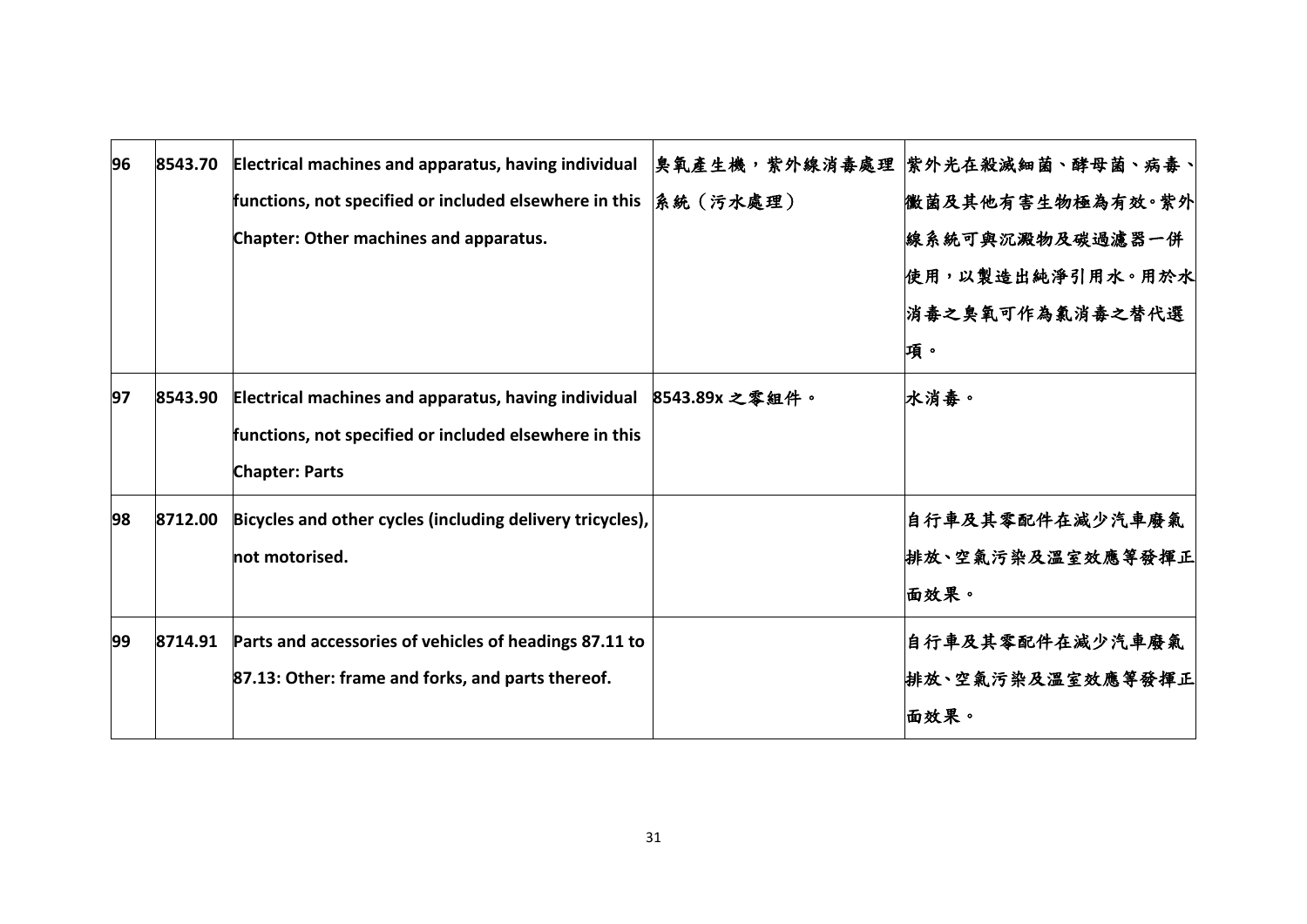| 100 |         | 8714.92 Parts and accessories of vehicles of headings 87.11 to | 自行車及其零配件在減少汽車廢氣  |
|-----|---------|----------------------------------------------------------------|------------------|
|     |         | 87.13: Other: Wheel rims and spokes.                           | 排放、空氣污染及溫室效應等發揮正 |
|     |         |                                                                | 面效果。             |
| 101 |         | 8714.94 Parts and accessories of vehicles of headings 87.11 to | 自行車及其零配件在減少汽車廢氣  |
|     |         | 87.13: Other: Brakes, including coaster braking hubs           | 排放、空氣污染及溫室效應等發揮正 |
|     |         | and hub brakes, and parts thereof.                             | 面效果。             |
| 102 |         | 8714.95 Parts and accessories of vehicles of headings 87.11 to | 自行車及其零配件在減少汽車廢氣  |
|     |         | 87.13: Other: Saddles.                                         | 排放、空氣污染及溫室效應等發揮正 |
|     |         |                                                                | 面效果。             |
| 103 | 8714.96 | Parts and accessories of vehicles of headings 87.11 to         | 自行車及其零配件在減少汽車廢氣  |
|     |         | 87.13: Other: Pedals and crank-gear, and parts                 | 排放、空氣污染及溫室效應等發揮正 |
|     |         | thereof.                                                       | 面效果。             |
| 104 | 8714.99 | Parts and accessories of vehicles of headings 87.11 to         | 自行車及其零配件在減少汽車廢氣  |
|     |         | 87.13: Other: Other.                                           | 排放、空氣污染及溫室效應等發揮正 |
|     |         |                                                                | 面效果。             |
|     |         |                                                                |                  |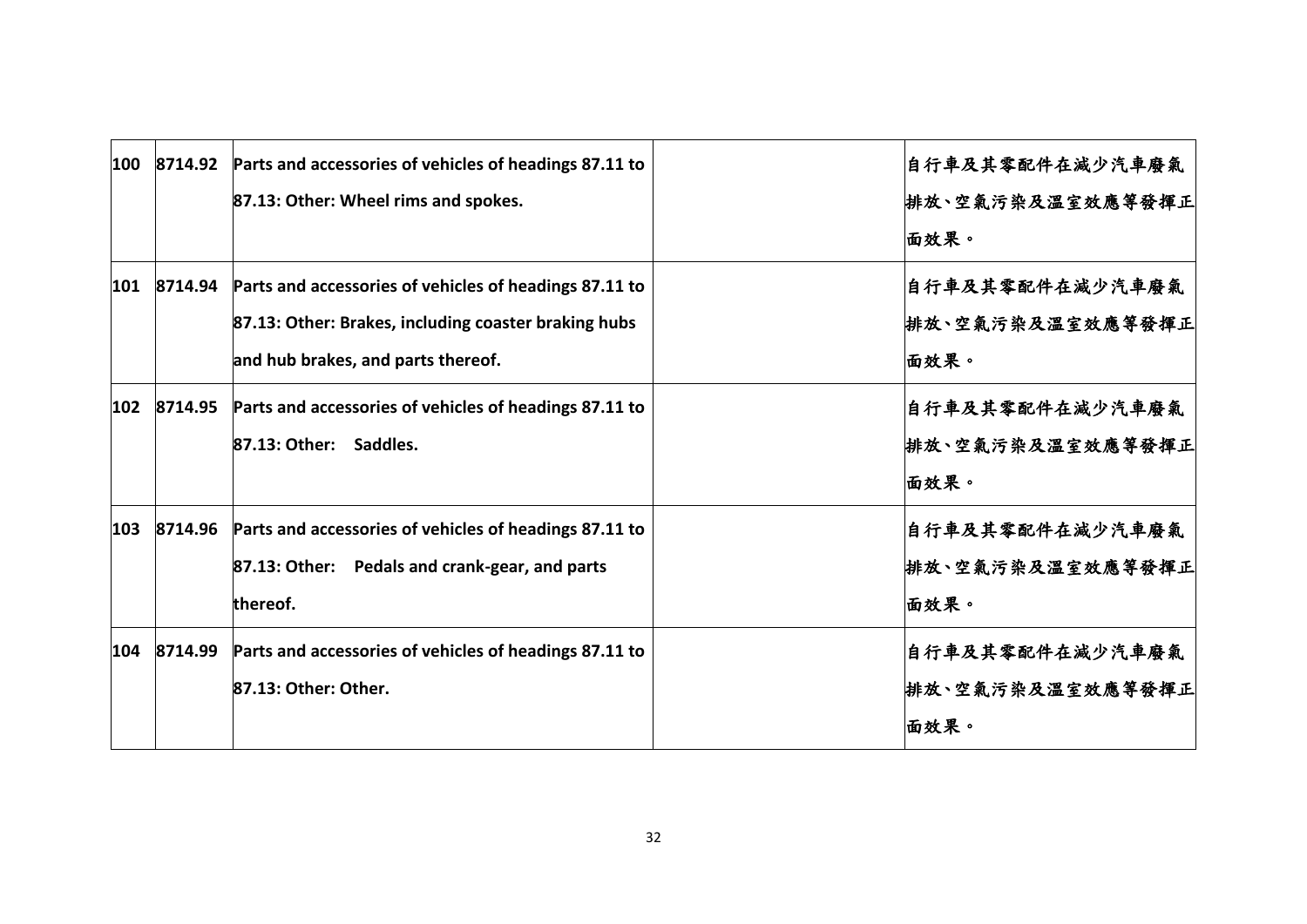| 105 | 9001.90 | Optical fibres and optical fibre bundles; optical fibre          | 太陽能集光導引系統 | 用於聚焦並強化太陽能系統中的太  |
|-----|---------|------------------------------------------------------------------|-----------|------------------|
|     |         | cables other than those of heading 85.44; sheets and             |           | 陽能電力。            |
|     |         | plates of polarising material; lenses (including contact         |           |                  |
|     |         | lenses), prisms, mirrors and other optical elements, of          |           |                  |
|     |         | any material, unmounted, other than such elements                |           |                  |
|     |         | of glass not optically worked: Other.                            |           |                  |
| 106 | 9002.90 | Lenses, prisms, mirrors and other optical elements, of 太陽能集光導引系統 |           | 用於聚焦並強化太陽能系統中的太  |
|     |         | any material, mounted, being parts of or fittings for            |           | 陽能電力。            |
|     |         | instruments or apparatus, other than such elements               |           |                  |
|     |         | of glass not optically worked: Other.                            |           |                  |
| 107 | 9013.80 | Liquid crystal devices not constituting articles                 | 定日鏡。      | 太陽能聚光系統中之定日鏡將陽光  |
|     |         | provided for more specifically in other headings:                |           | 反射到聚光型太陽能熱發電吸熱器  |
|     |         | lasers, other than laser diodes; other optical                   |           | (CSP receiver) 。 |
|     |         | appliances and instruments, not specified or included            |           |                  |
|     |         | elsewhere in this Chapter: Other devices, appliances             |           |                  |
|     |         | and instruments.                                                 |           |                  |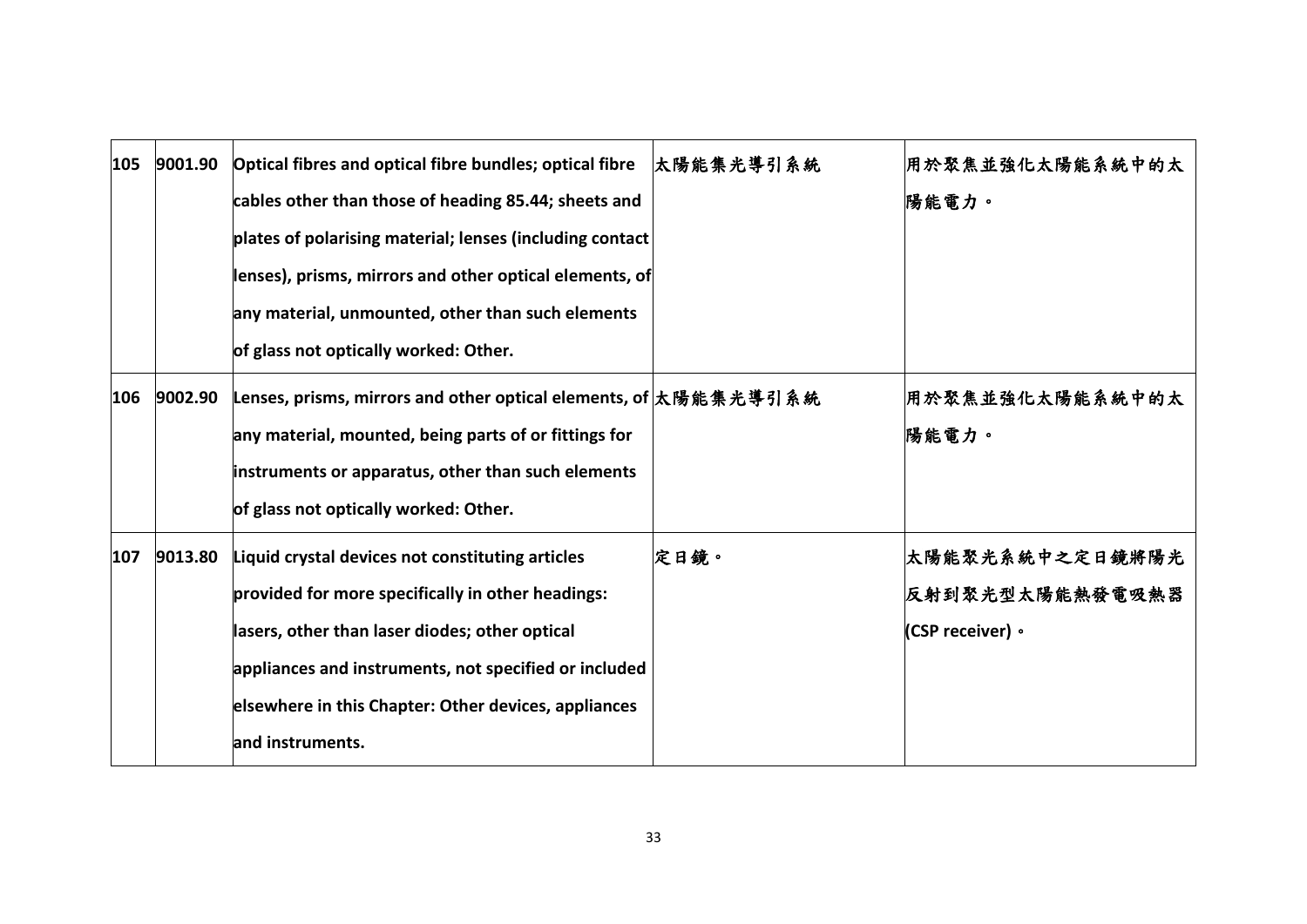| 108 | 9013.90 | Liquid crystal devices not constituting articles                                     | 定日鏡之零組件。 | 太陽能聚光系統中之定日鏡將陽光  |
|-----|---------|--------------------------------------------------------------------------------------|----------|------------------|
|     |         | provided for more specifically in other headings:                                    |          | 反射到聚光型太陽能熱發電吸熱器  |
|     |         | lasers, other than laser diodes; other optical                                       |          | (CSP receiver) · |
|     |         | appliances and instruments, not specified or included                                |          |                  |
|     |         | elsewhere in this Chapter: Parts and accessories                                     |          |                  |
| 109 | 9015.80 | Surveying (including photogrammetrical surveying),                                   |          | 包括為測量臭氧層及監測、測量、協 |
|     |         | hydrographic, oceanographic, hydrological,                                           |          | 助規劃諸如地震、颶風及海嘯等自然 |
|     |         | meteorological or geophysical instruments and                                        |          | 風險所需之儀器與應用裝置。    |
|     |         | appliances, excluding compasses; rangefinders: Other                                 |          |                  |
|     |         | instruments and appliances.                                                          |          |                  |
| 110 | 9026.10 | Instruments and apparatus for measuring of checking  空氣品質監測儀器; 揚塵排放 計量表,可檢查並記錄液體或氣體水 |          |                  |
|     |         | the flow or level of liquids.                                                        | 監測儀器。    | 準或流量,在複雜審核及檢測期間, |
|     |         |                                                                                      |          | 定期被用以確保環境保護系統可有  |
|     |         |                                                                                      |          | 效率運作,例如水及廢水處理廠、空 |
|     |         |                                                                                      |          | 氣污染控制系統、及水力發電設施。 |
|     |         |                                                                                      |          |                  |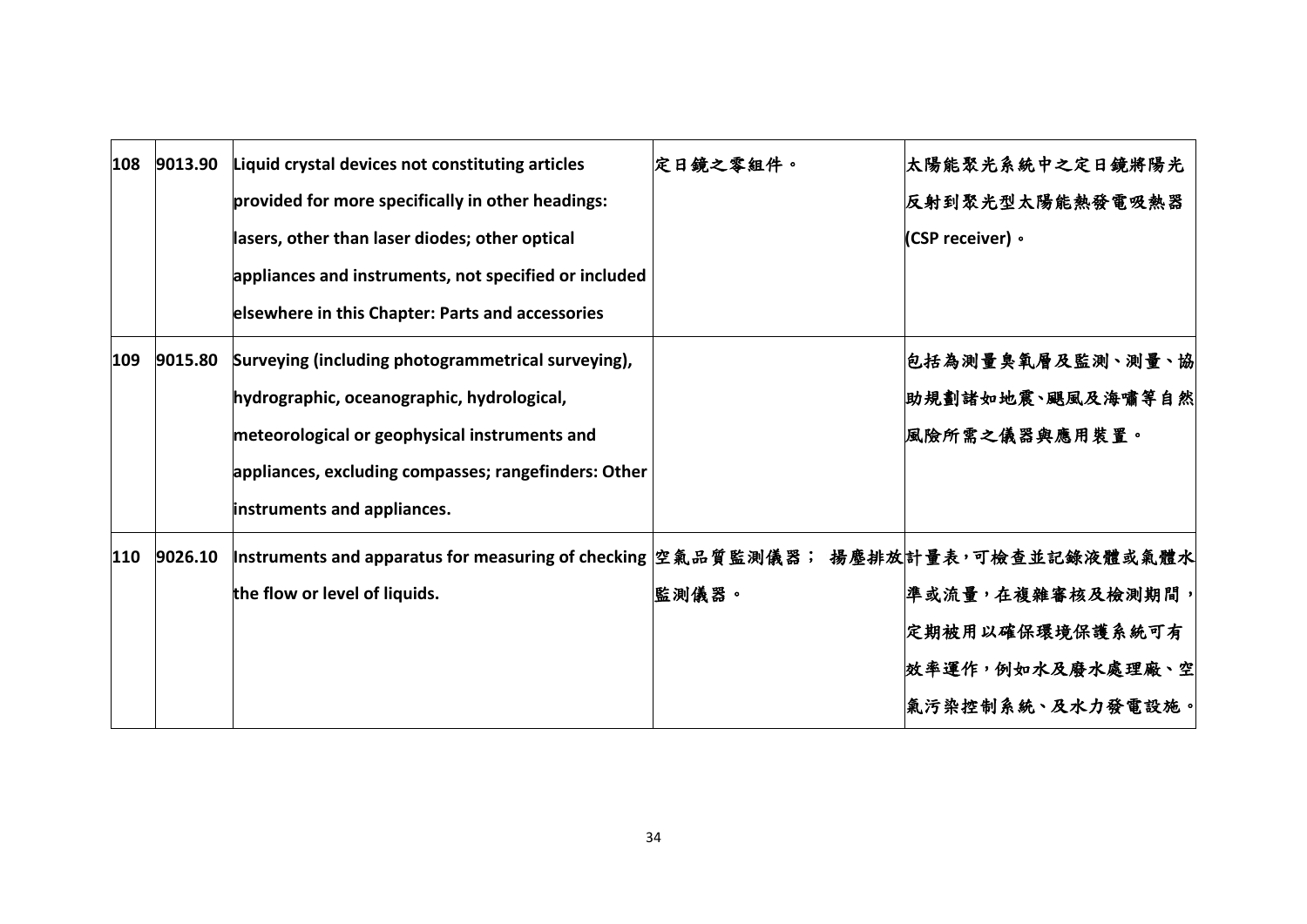| 111 | 9026.20 | Instruments and apparatus for measuring of checking     | 壓力計(測量壓力之儀器)在發電             |
|-----|---------|---------------------------------------------------------|-----------------------------|
|     |         | pressure.                                               | 廠、輸水系統及其他諸如監測室內空            |
|     |         |                                                         | 氣之應用裝置中均會使用。有兩種主            |
|     |         |                                                         | 要類型:數位壓力計與管式壓力計,            |
|     |         |                                                         | <b> 兩種均有重要環境應用用途。</b>       |
| 112 | 9026.80 | Instruments and apparatus for measuring of checking     | 這些儀器包括用於監測及測量來自             |
|     |         | the flow, level, pressure or other variables of liquids | 地熱或生質區域加熱系統之分布的             |
|     |         | or gases (for example, flow meters, level gauges,       | │熱能表(heat meters)。          |
|     |         | manometers, heat meters), excluding instruments         |                             |
|     |         | and apparatus of heating 90.14, 90.15, 90.28 or 90.32:  |                             |
|     |         | Other.                                                  |                             |
| 113 | 9026.90 | Instruments and apparatus for measuring of checking     | 這些是 9026.10、9026.20、9026.80 |
|     |         | the flow, level, pressure or other variables of liquids | 項下儀器與設備之零組件。                |
|     |         | or gases (for example, flow meters, level gauges,       |                             |
|     |         | manometers, heat meters), excluding instruments         |                             |
|     |         | and apparatus of heating 90.14, 90.15, 90.28 or 90.32:  |                             |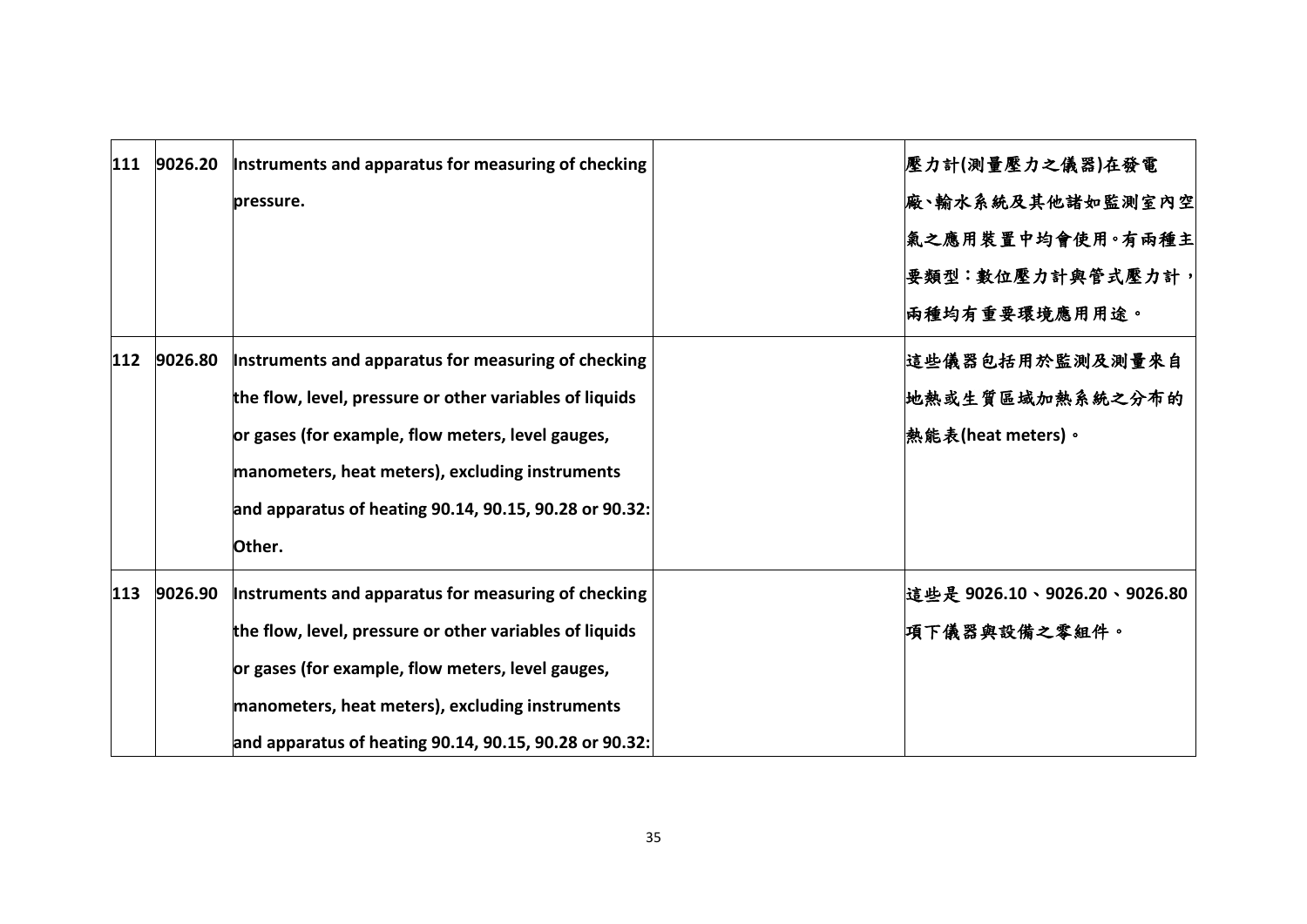|     |         | Parts and accessories.                                           |                                                                                                                                       |
|-----|---------|------------------------------------------------------------------|---------------------------------------------------------------------------------------------------------------------------------------|
| 114 | 9027.10 | Instruments and apparatus for gas or smoke analysis.  空氣污染排放監測系統 | 氣體分析儀目的在於連續地監測單 <br>一或多種氣體成分,且此種遺棄被運<br>用於分析汽車排放之氣體。                                                                                  |
| 115 | 9027.20 | Chromatographs and electrophoresis instruments                   | 氣液相層析(Gas and liquid<br> chromatographs)運用之分析方法:<br>在偵測之前先將樣本成分進行物理<br>分離。這些儀器可用於監測並分析空<br>氣污染排放、環境空氣品質、水質<br> 等。電泳儀器(Electrophoresis |
|     |         |                                                                  | instruments)可用於監測及分析來自<br> 焚化爐或柴油廢氣排放之顆粒等物 <br>質。                                                                                     |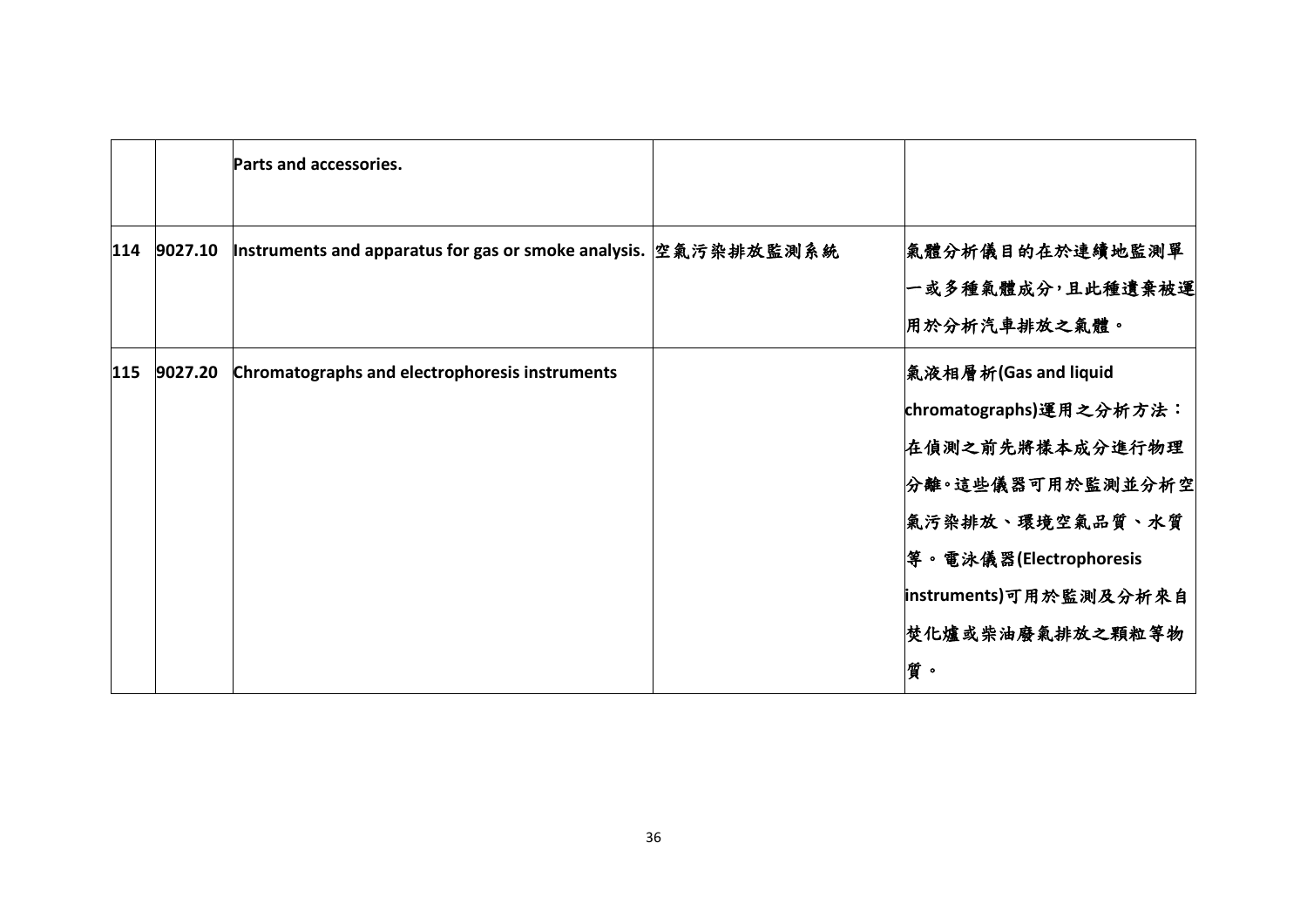| 116 | 9027.30 | Spectrometers, spectrophotometers and                                               |                          | 質譜儀在大量環境應用裝置中使                |
|-----|---------|-------------------------------------------------------------------------------------|--------------------------|-------------------------------|
|     |         | spectrographs; using optical radiations (UV, visible,                               |                          | 用,包括用於辨識未知之化學劑及識              |
|     |         | IR)                                                                                 |                          | 別其特徵,以及在環境應用裝置中用              |
|     |         |                                                                                     |                          | 於偵測毒素與辨識微量污染物。此儀              |
|     |         |                                                                                     |                          | 器亦運用於質化及量化分析,尤其是              |
|     |         |                                                                                     |                          | 在品質控管、環境控制、水管理、食              |
|     |         |                                                                                     |                          | 物加工、農業及天氣監測等部門均廣              |
|     |         |                                                                                     |                          | 泛使用。                          |
| 117 | 9027.50 | Instruments and apparatus; using optical radiations                                 |                          | 這些儀器可用於對樣本進行化學、熱              |
|     |         | (UV, visible, IR), (other than spectrometers,                                       |                          | 學或光學分析,包括從樣本色度來判              |
|     |         | spectrophotometers and spectrographs)                                               |                          | 定溶劑濃度的水質分析儀(water             |
|     |         |                                                                                     |                          | quality photometers) •        |
| 118 | 9027.80 | Instruments and apparatus; for physical or chemical                                 |                          | 選擇性除外項目可能包括:為 适些器具包括運用於生物及地質分 |
|     |         | analysis; instruments and apparatus for measuring or 分析噪音、空氣、水及氫碳化 析的磁共振儀;以及用以辨識化學元 |                          |                               |
|     |         | checking viscosity, porosity, expansion, surface                                    | 合物及土壤重金屬之用途者。 素與化合物的質譜儀。 |                               |
|     |         | tension or the like; instruments and apparatus for                                  |                          |                               |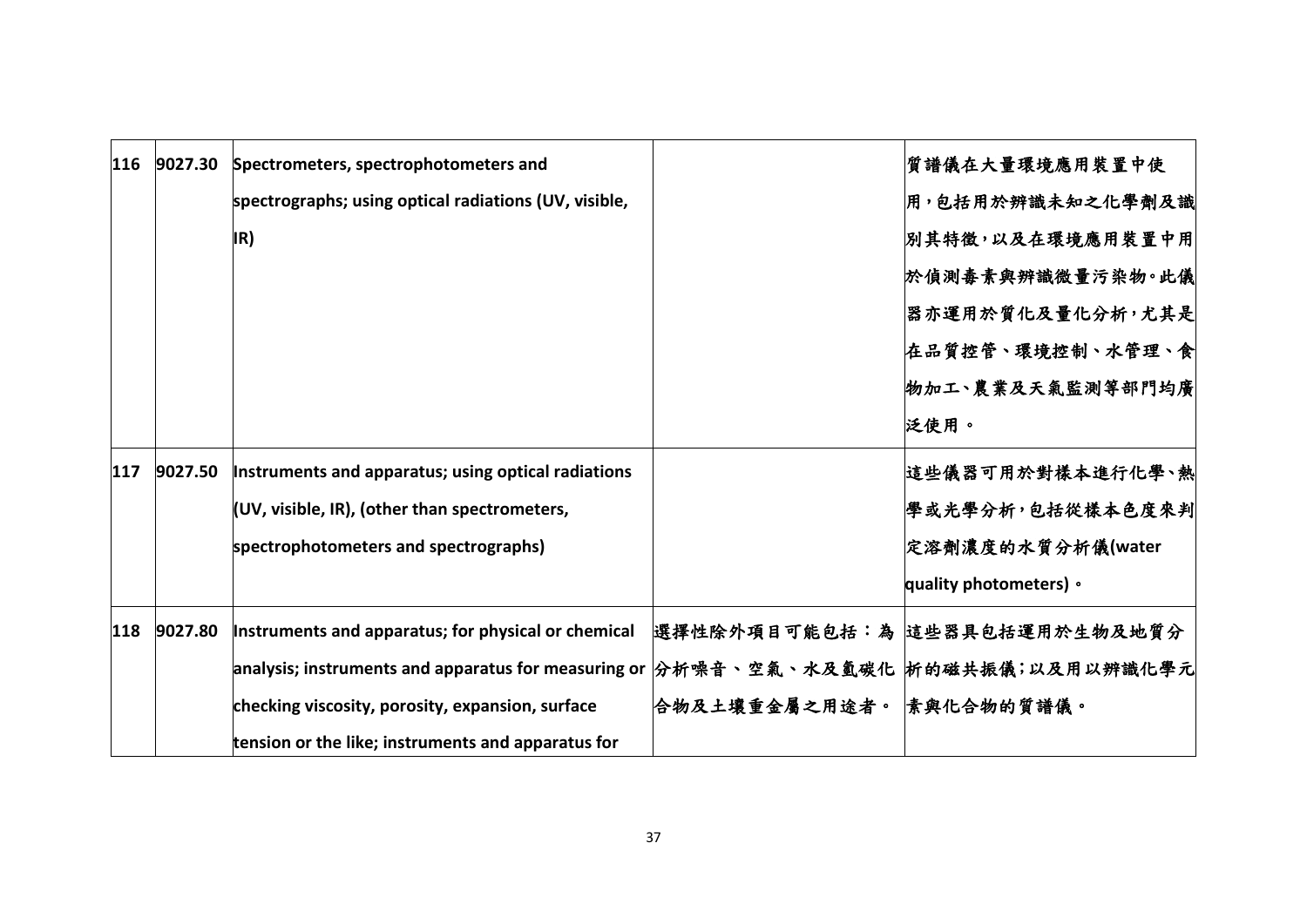|     |         | measuring or checking quantities of heat, sound or<br>light(including exposure meters); microtomes: Other<br>instruments and apparatus                                                                                                                                                                                                                                                     |              |                                                                                  |
|-----|---------|--------------------------------------------------------------------------------------------------------------------------------------------------------------------------------------------------------------------------------------------------------------------------------------------------------------------------------------------------------------------------------------------|--------------|----------------------------------------------------------------------------------|
| 119 | 9027.90 | Instruments and apparatus; for physical or chemical<br>analysis; instruments and apparatus for measuring or 9027.10 及 9027.80x 零組件。<br>checking viscosity, porosity, expansion, surface<br>tension or the like; instruments and apparatus for<br>measuring or checking quantities of heat, sound or<br>light(including exposure meters); microtomes:<br>Microtomes; parts and accessories. | 選擇性除外項目可能包括: | 這些器具包括切片機,此機器可將樣<br>本切片用於分析。另,此處亦涵蓋歸<br>類於90.27項下及上項之儀器的零組<br>件。                 |
| 120 | 9028.10 | Gas, liquid or electricity supply or production meters,<br>including calibrating meters thereof: Gas meters.                                                                                                                                                                                                                                                                               |              | 計量器為測量及調節使用所需,因此<br>更能有效率利用資源。尤其,這些瓦<br>斯表一般是用於測量天然氣及丙<br> 烷,但也可能包括用於測量氦之氣<br>體。 |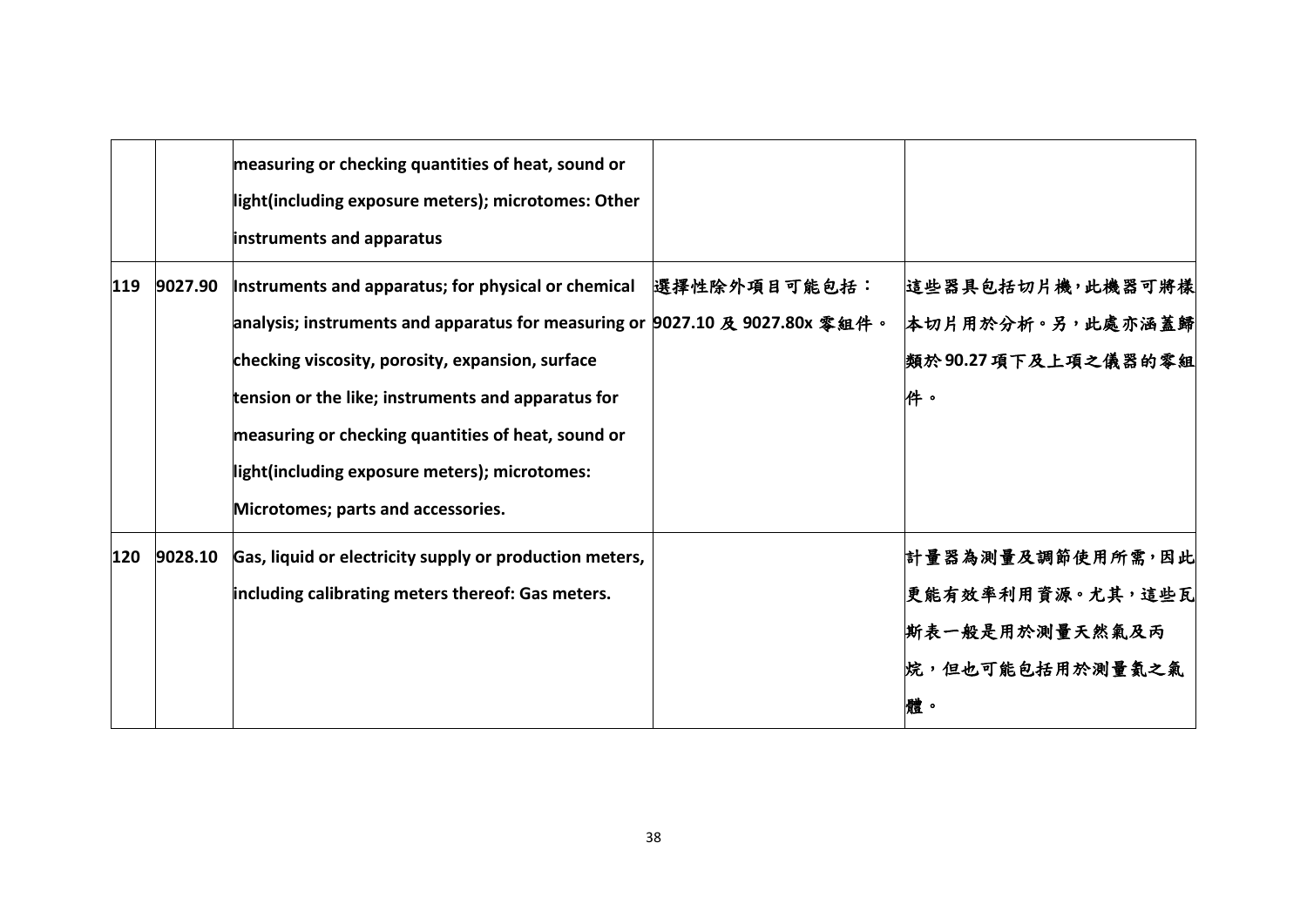| 121   | 9031.49 | Measuring or checking instruments, appliances and                  |              | 在測量、記錄、分析及評估環境樣本               |
|-------|---------|--------------------------------------------------------------------|--------------|--------------------------------|
|       |         | machines, not specified or included elsewhere in this              |              | 或環境衝擊時使用之設備。                   |
|       |         | Chapter; profile projectors: Other optical instruments             |              |                                |
|       |         | and appliances: Other.                                             |              |                                |
| $122$ | 9031.80 | Measuring or checking instruments, appliances and                  |              | 選擇性除外項目可能包括:振 這些產品包括,特別是,例如用於實 |
|       |         | machines, not specified or included elsewhere in this  動計、手振動測定儀器。 |              | 驗室及檢定用途之振動計(測定振動               |
|       |         | Chapter; profile projectors: Other instruments,                    |              | 及評估此種振動之結構性與其他效                |
|       |         | appliances and machines.                                           |              | 果)及電子顯微鏡等項目。                   |
| $123$ | 9031.90 | Measuring or checking instruments, appliances and                  | 選擇性除外項目可能包括: | 這些是歸類於 9031 及上項所述之設            |
|       |         |                                                                    |              | 備的零組件。                         |
|       |         | Chapter; profile projectors: Parts and accessories.                |              |                                |
| 124   | 9032.10 | Automatic regulating or controlling instruments and                |              | 產品包含控管空調丶冷凍或加熱系統               |
|       |         | apparatus: Thermostats.                                            |              | 效率的自動調溫器。                      |
| 125   | 9032.20 | Automatic regulating or controlling instruments and                |              | 液體恆流器測量並監控壓力,且在廢               |
|       |         | apparatus: Manostats.                                              |              | 水處理應用方面可用於控管幫浦及                |
|       |         |                                                                    |              |                                |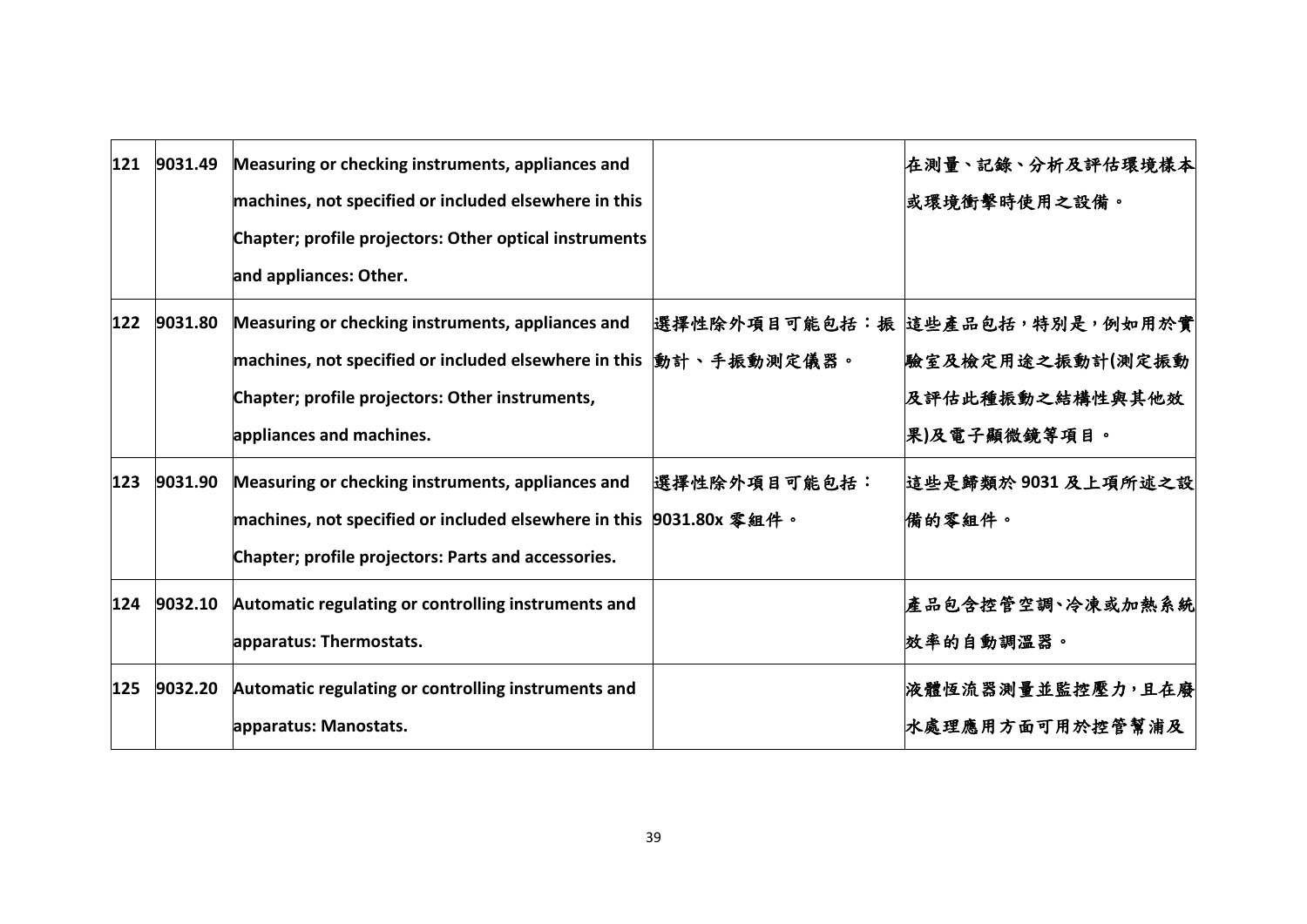|     |         |                                                      |               | 化學加藥設備。                         |
|-----|---------|------------------------------------------------------|---------------|---------------------------------|
| 126 | 9032.81 | Automatic regulating or controlling instruments and  |               | 這些包含控管相關之器具與儀器,有                |
|     |         | apparatus: Other instruments and apparatus:          |               | 許多應用於環境保護,例如水處理、                |
|     |         | Hydraulic or pneumatic.                              |               | 廢水處理、空氣污染控制,以及諸多                |
|     |         |                                                      |               | 工業應用的有效流程控管。                    |
| 127 | 9032.89 | Automatic regulating or controlling instruments and  |               | 選擇性除外項目可能包括:定 适些包括其他自動電壓及電流調整   |
|     |         | apparatus: Other instruments and apparatus: Other.   |               | 日鏡、太陽爐/太陽能熱水器之 器,應用可再生能源技術以及其他應 |
|     |         |                                                      |               | 溫度傳感器;太陽爐/太陽能熱 用溫度、壓力、流量及水位、濕度之 |
|     |         |                                                      | 水器之溫差控制器。     | 流程控管之器具與儀器。                     |
| 128 | 9032.90 | Automatic regulating or controlling instruments and  |               | 這些是歸類於90.32及上項所描述之              |
|     |         | apparatus: Parts and accessories.                    |               | 自動調節或控制儀器的零組件。                  |
| 129 | 9033.00 | Parts and accessories (not specified or included     |               | 這些是上項所述產品的零組件與配                 |
|     |         | elsewhere in this Chapter) for machines, appliances, |               | 件。                              |
|     |         | instruments or apparatus of Chapter 90.              |               |                                 |
| 130 | 9405.10 | Chandeliers and other electric ceiling or wall light | 使用 LED 燈之照明配件 | 與傳統螢光燈或白熾燈泡相較,此照                |